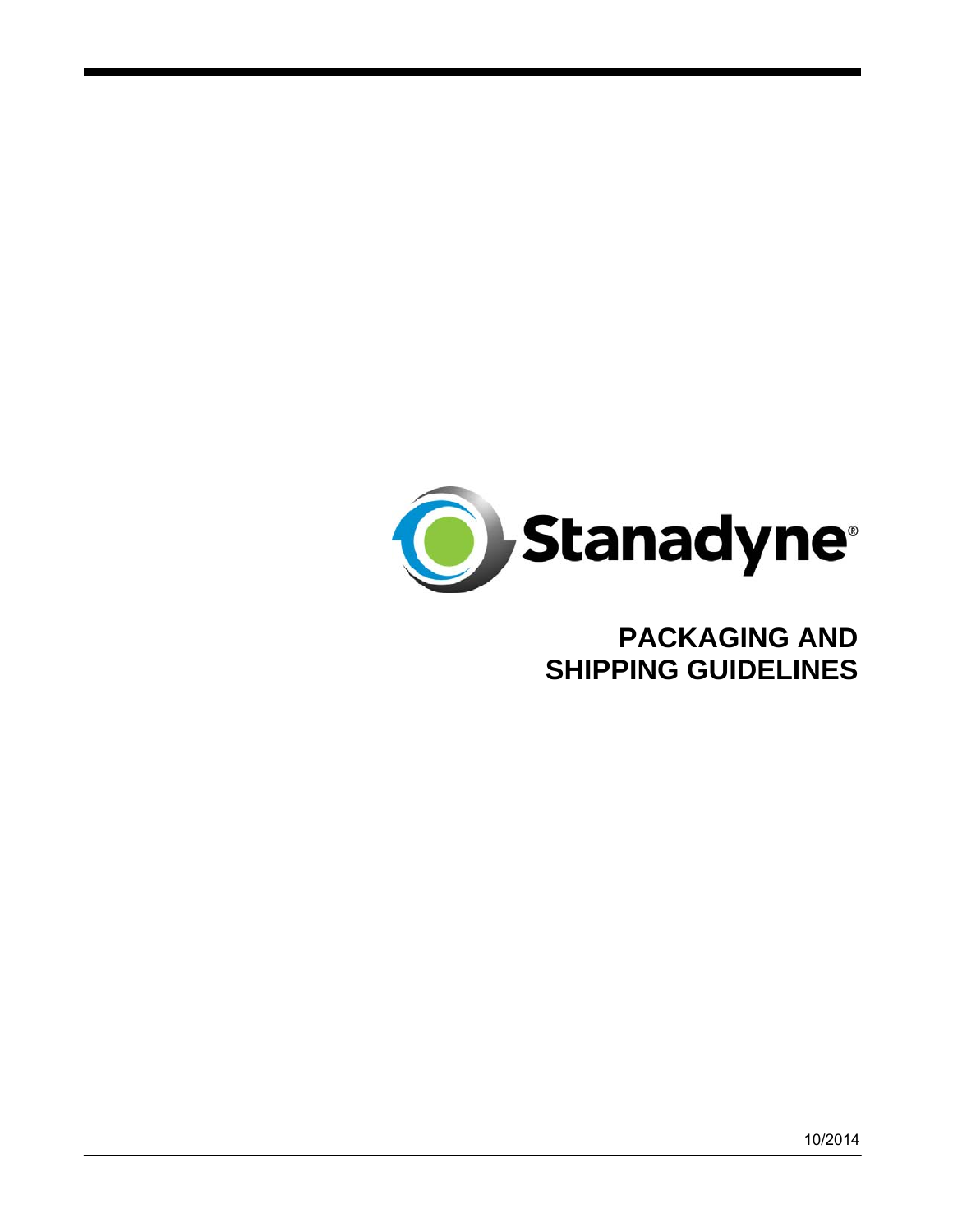# **TABLE OF CONTENTS**

| 1  | $\overline{1}$                                     |
|----|----------------------------------------------------|
| 2  | 2                                                  |
| 3  | 3                                                  |
|    | 3<br>3<br>$\overline{4}$<br>4<br>5<br>6<br>7<br>8  |
| 4  | 9                                                  |
|    | 9<br>11<br>12<br>12<br>13<br>13<br>13              |
| 5  | 14                                                 |
| 6  | 14<br>15<br>16                                     |
| 7  | 17                                                 |
| 8  | 18                                                 |
| 9  | 19                                                 |
| 10 | 20                                                 |
| 11 | 21                                                 |
| 12 | 22                                                 |
| 13 | 23                                                 |
|    | 23<br>24                                           |
| 14 | 25                                                 |
|    | 26<br>27<br>28<br>29<br>30<br>31<br>32<br>33<br>34 |
|    |                                                    |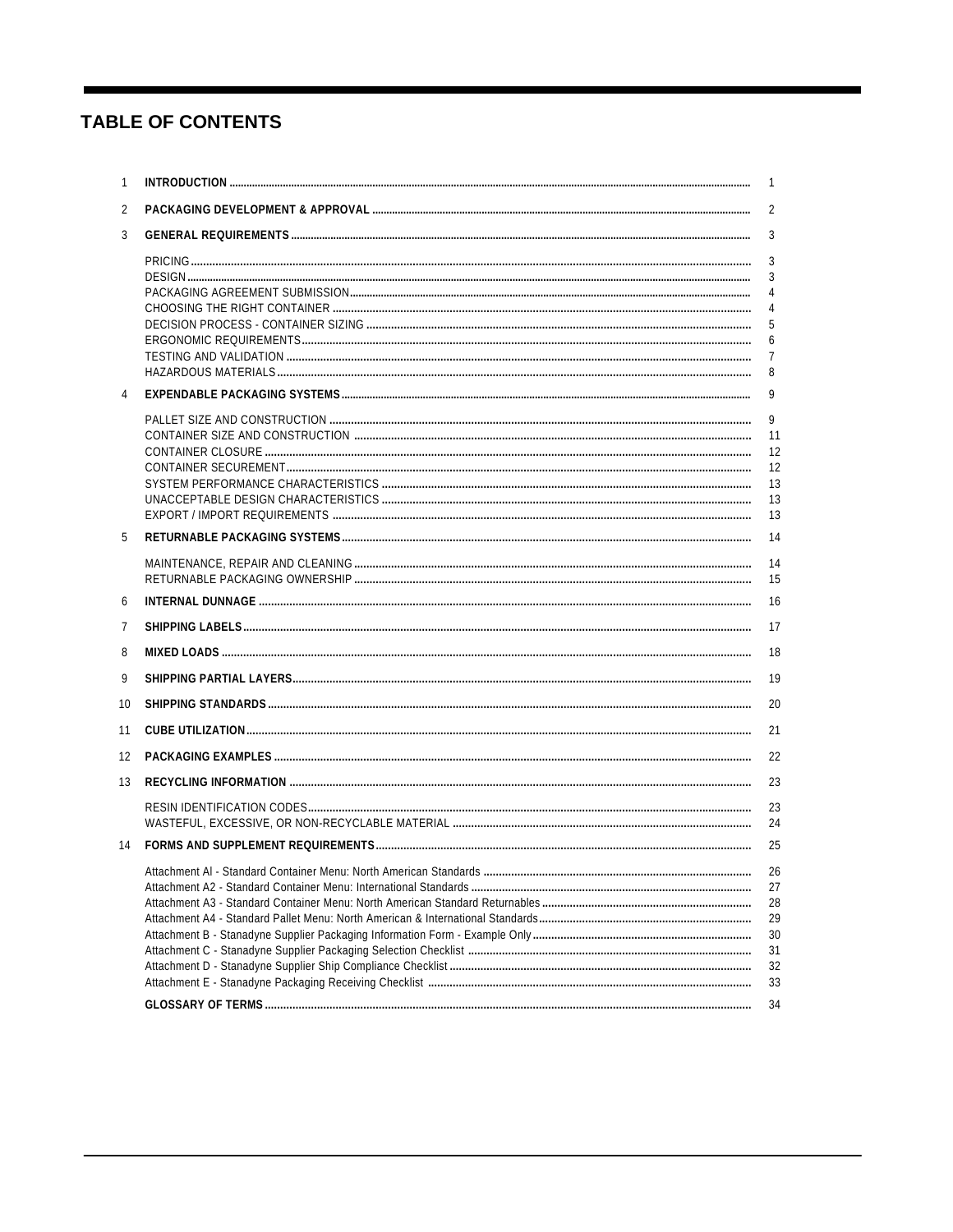# **1 INTRODUCTION**

This manual provides standards for packaging and shipping products into Stanadyne facilities. The requirements in this manual must be applied to all current and future parts shipped to Stanadyne; they take precedence over any previous guidelines or requirements.

The intent of these standards is to ensure safe movement, part quality, freight cube optimization, lean implementation and control of total costs. The responsibility for ensuring quality of material shipped remains with the supplier throughout the material movement process. Compliance to all local regulations is required.

The following are basic requirements that a supplier must adhere to in both the development of a packaging plan and the application of the shipping requirements. Upgraded standards may be required for your specific applications. Additionally, these requirements may be modified by supplemental requirements of the receiving Stanadyne facility. The use of these standards or approvals of the Stanadyne Supplier Packaging Information form does not relieve the supplier of responsibility for part quality. These requirements should be applied to all production parts prior to quote submission. Operations management (Operations) of the receiving Stanadyne facility must approve all exceptions.

It is the supplier's responsibility to ensure part quality from their plant to the point of use within Stanadyne. If part quality is compromised, the supplier may be held liable for repacking, inspection and incremental freight costs.

#### **Goals:**

- 1. All parts received with superior part quality.
- 2. Parts presented with operator ergonomics and work cell efficiency considered.
- 3. Achieve maximum pack density while minimizing costs.
- 4. Provide for responsible final disposition of obsolete packaging materials by maximizing the use of recyclable materials to minimize disposal.
- 5. All parts received are to follow the size requirements as specified in the Stanadyne Standard Container Menus (See pages 26 - 28).
- 6. Facilitate the maximum utilization of the cubic shipping footprint.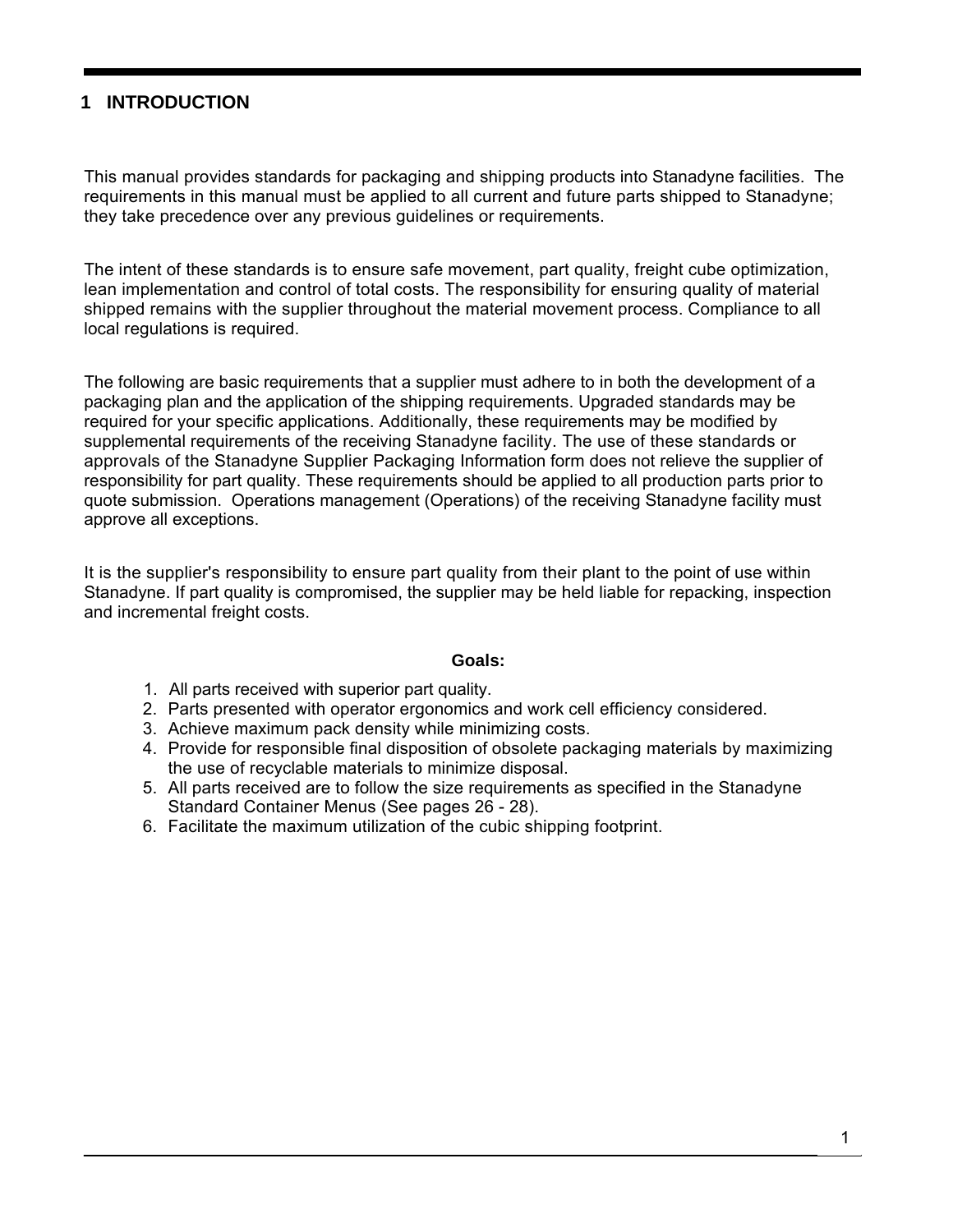# **2 PACKAGING DEVELOPMENT & APPROVAL**

### **Stanadyne Responsibilities**

- Define the preferred packaging system (expendable/returnable).
- Approve the packaging plan utilizing the Supplier Packaging Information process.
- Assist the supplier with the packaging plan as required.
- Determine system size, quantity, and allocation of returnable containers. Monitor and assure compliance to Stanadyne requirements.

### **Supplier Responsibilities**

- Review this document to ensure all requirements are clearly understood and met.
- Discuss with your Stanadyne contact any specific requirements of the receiving Stanadyne manufacturing facility.
- Ensure that pack validation can be completed within program start up dates.
- Returnable packaging designed, owned, and provided by the supplier must be approved by Stanadyne's Operations before shipments commence. The supplier's name and the container identification must be clearly visible on each returnable container.
- Submit a completed Supplier Packaging Information form to Stanadyne Purchasing with all part quote submissions. The Supplier Packaging Information forms are obtained from Stanadyne Purchasing.
- Resubmit Supplier Packaging Information form with all proposed packaging changes. Follow Supplier Change Request/Review (SCRR) process.
- When requested, provide for approval sample production intent packaging with parts.
- Design a back up expendable system when a returnable system is used (of same size or smaller than returnable footprint, and equal to returnable standard pack quantity) which may be required for premium shipments, production run ahead programs, returnable container outages, etc. Plan and maintain sufficient supply of suitable expendable packaging. Alternate pricing for expendable packaging costs must be prearranged with Stanadyne Purchasing.
- Suppliers are responsible for designing their own expendable packaging. This includes the expendable packaging for the primary container, expendable dunnage used within expendable and returnable containers, and expendable back-up packaging for returnable container systems.
- Suppliers must monitor governmental & industry regulations to ensure their packaging conforms to all applicable requirements.
- All production intent parts must be shipped in production intent packaging; including production trial runs.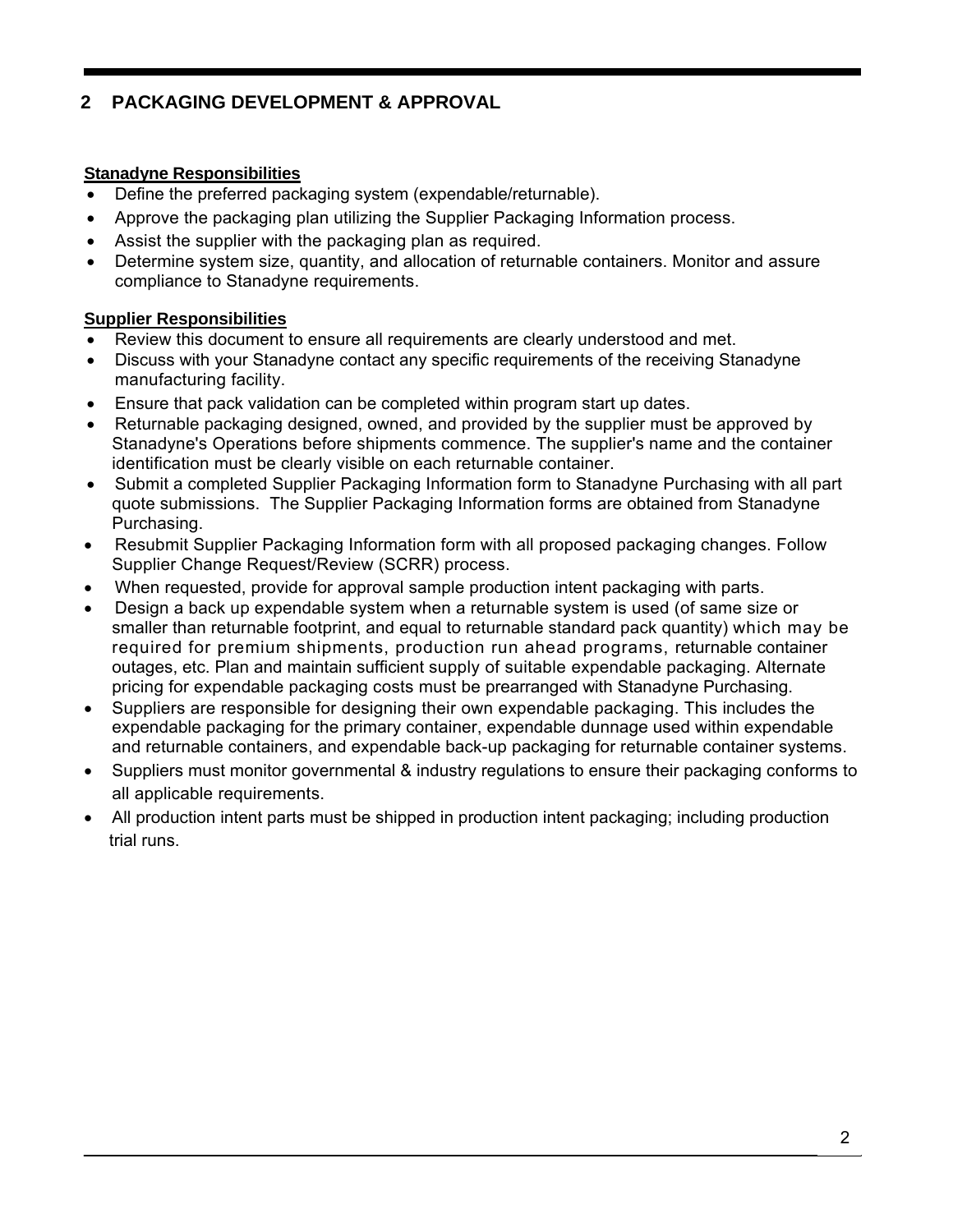# **3 GENERAL REQUIREMENTS**

#### **PRICING**

#### **Packaging costs must be included in all part quotations and clearly defined in the piece price.**

- Supplier Packaging Information form must be submitted to Stanadyne Purchasing.
- All packaging pricing must be negotiated with Stanadyne Purchasing.
- No price increases will be granted to correct defective and/or non-conforming packaging.
- Pricing of returnable systems must be cost justified considering system size requirements, freight, housekeeping and lean material handling/processing costs.
- Note at time of quote, any plans to reuse or reconstruct expendable system items (pallets, cartons, etc.).
- Pricing should include any returnable buffers required to support any internal manufacturing process. Stanadyne will not pay for additional containers to support supplier buffers.

### **DESIGN**

### **Packaging Systems**

- Expendable packaging is considered mainstream. The supplier should plan to use expendable packaging unless otherwise directed by Stanadyne.
- Maximum load heights (containers plus pallet) must not exceed 52 in (1320 mm).
- The stacked load must have the strength to stack three high (when full) in storage or to a height of 10.5 feet (3.2 m), whichever is greater.
- Stanadyne's modular packaging system will facilitate the maximum utilization of the cubic shipping footprint, in-plant storage and point-of-use presentation. This system is based on two sizes; a 48" x 45" x 52" cube and 1200mm x 800mm x 1100mm cube. It has individual container sizes and is designed for safe manual handling, limiting individual loaded container weights based on container sizes and weight triggers.
- Reference container menus are provided on pages 26-28 of this manual.
- Package design and standard pack quantity (pieces per container) shall not vary except when approved by Stanadyne.
- Suppliers are responsible for designing their own expendable packaging. This includes the expendable packaging for the primary container, expendable dunnage used within expendable and returnable containers, and expendable back-up packaging for returnable container systems.
- Suppliers may receive assistance from packaging suppliers and/or from Stanadyne. This does not relieve them of their responsibility to provide a quality part.
- When a returnable container system is required by Stanadyne, suppliers are responsible to provide a design that meets all Stanadyne requirements, while ensuring part integrity during shipment.
- If there are specialized design requirements, Stanadyne may choose to assume responsibility for the packaging design.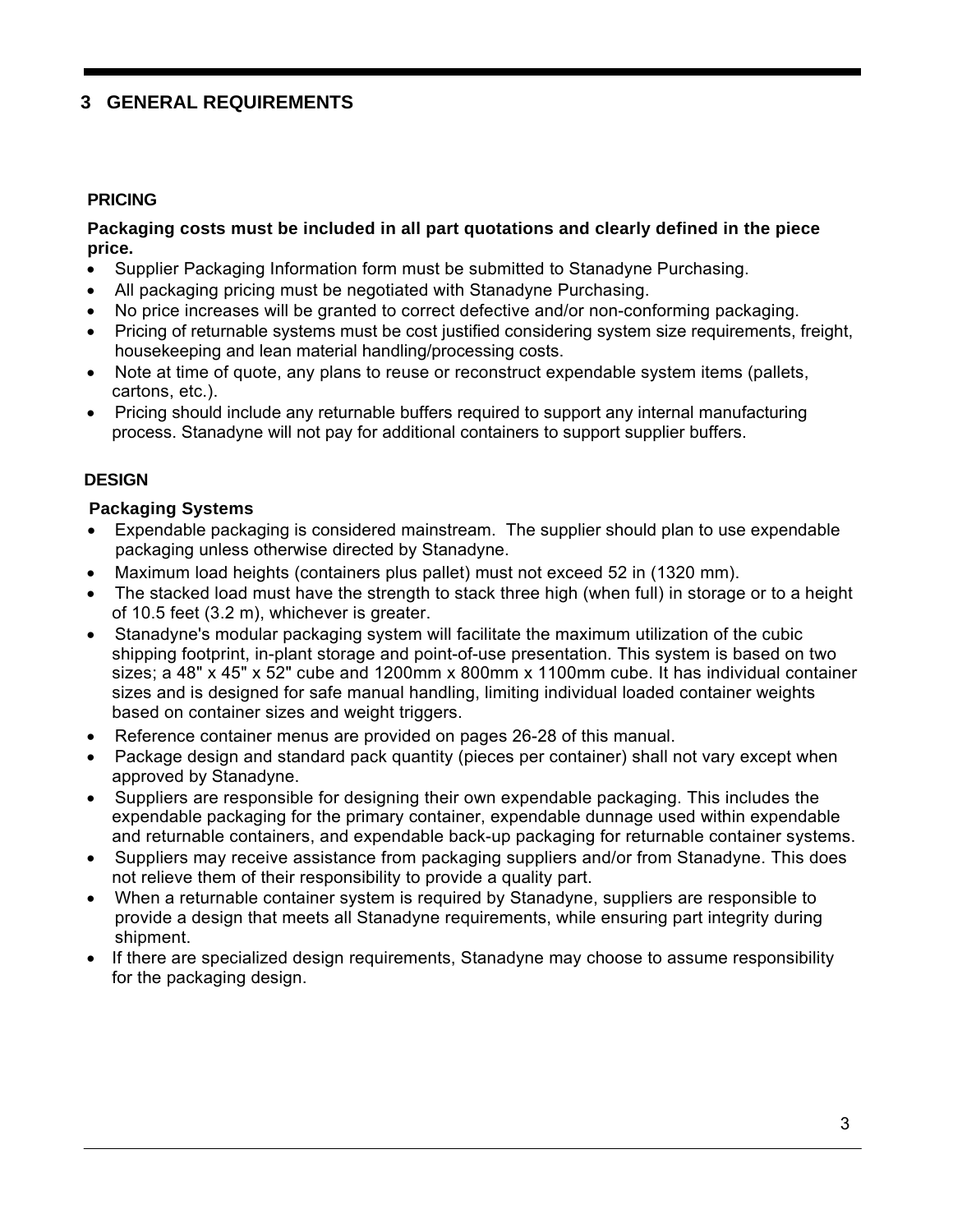### **PACKAGING AGREEMENT SUBMISSION**

Stanadyne Supplier Packaging Information form represents an agreement between Stanadyne and the Supplier regarding the packaging plan for products received by Stanadyne manufacturing facilities.

- For all quotations, suppliers must submit a Supplier Packaging Information form for each part number.
- Changes to part number, quantities, packaging materials or dimensions require a re-submittal of the Supplier Packaging Information form (follow SCRR process).
- All exceptions or deviations to Stanadyne's standard packaging menus must be approved by Stanadyne Operations. Approvals of the Stanadyne Supplier Packaging Information form in no way relieve the supplier of responsibility for part quality.

# **CHOOSING THE RIGHT CONTAINER**

If a specific container requirement has not been indicated in the request for quote, use the Decision Process for Container Sizing (page 5) to select the container. This Sizing model along with the Standard Container Menus (See Attachments A1 through A3) ensures the best sized container is chosen to optimize the entire material flow process from supplier through user. All Containers shipped to Stanadyne manufacturing facilities must be chosen from the Stanadyne Standard Container Menus. These menus represent the container sizes, both for expendable and returnable cartons/containers, approved by Stanadyne. However, when product dimensions dictate, an alternate container size will be permitted. Exceptions to the Standard Container Menu must be pre-approved.

Suppliers must document selected container plans by completing the Supplier Packaging Information form.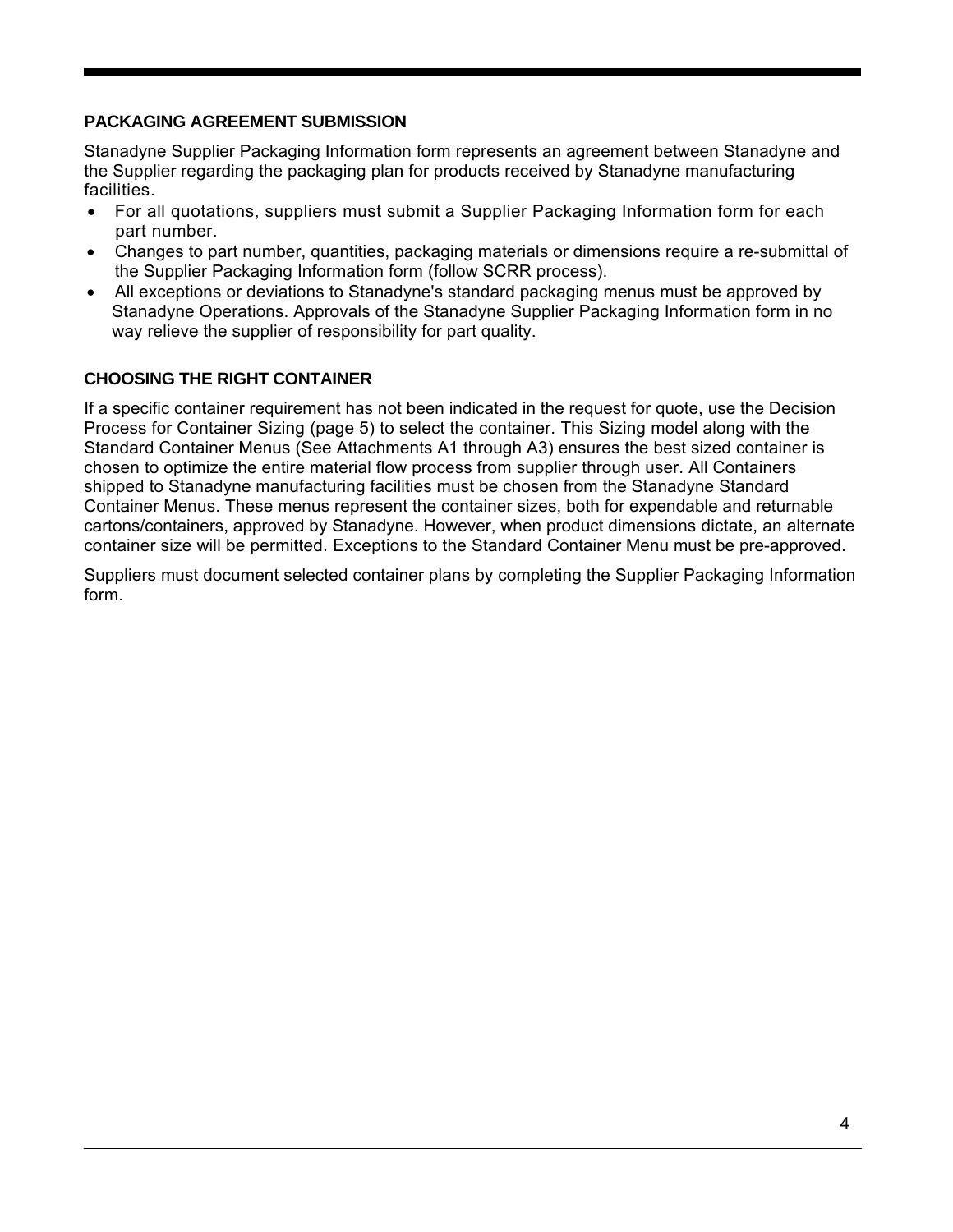

5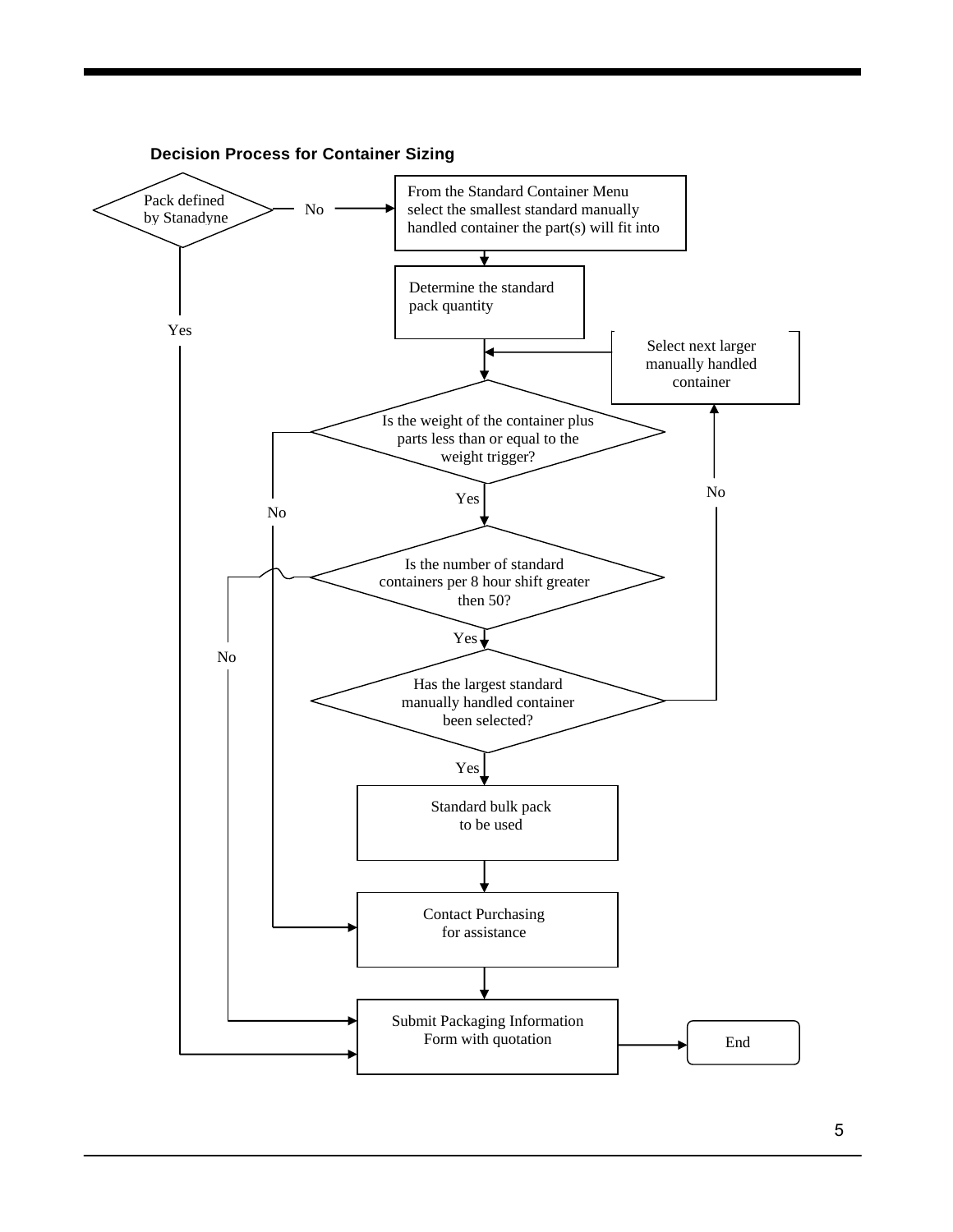#### **ERGONOMIC REQUIREMENTS**

**Weight:** The maximum acceptable weight of a loaded container depends upon container specifics in addition to workplace and human factors. As such, ergonomic analyses must be performed on a case-by-case basis to be considered valid for risk assessment purposes.

The weight limit of containers may be specified in the quote package. If no weight limit is specified, then use the following chart to determine the loaded container weight guideline for the container size selected.

Note for clarification: The Weight Trigger is the weight under which the loaded container poses a low risk of injury thus no further analysis is needed. If the container exceeds its Weight Trigger, further analysis is needed using the NIOSH lifting equation (this takes into account frequency, vertical heights of the origin and destination, asymmetry of lift/lower, etc.) to assess the level of risk.

If the weight of the loaded container is greater than the Weight Trigger in the table below, make sure that the smallest feasible container size has been selected, or reduce the quantity of parts in the container to reduce the weight below the Weight Trigger.

If this is not possible, additional ergonomic analysis will need to be done to determine if the loaded container weight is acceptable. This takes into account the specific conditions in which the manually handled container will be used in the Stanadyne facility. When a Weight Trigger has been exceeded, approval to use the container is needed from Stanadyne's Operations.

|                           | Size                        |                | Stanadyne Container Number |            | Ergonomics |
|---------------------------|-----------------------------|----------------|----------------------------|------------|------------|
| IN                        | MM                          | Returnable     | <b>HSC Number</b>          | <b>RSC</b> | Weight     |
|                           |                             | Number         |                            | Number     | Trigger    |
| $9 \times 9 \times 4$     | 229 x 229 x 102             | Not Applicable | Not Applicable             |            | $33$ lbs   |
| 9x9x6                     | 229 x 229 x 102             | Not Applicable | Not Applicable             |            | $33$ lbs   |
| $12 \times 7.5 \times 4$  | 305 x 191 x 102             | 120804 (XL)    |                            |            | $35$ lbs   |
| $12 \times 15 \times 4$   | $305 \times 381 \times 102$ | 121504 (X)     |                            |            | $26$ lbs   |
| $12 \times 15 \times 7.5$ | 305 x 381 x 191             | 121508 (X)     |                            |            | 26 Ibs     |
| 24 x 15 x 4               | 610 x 381 x 102             | $241504$ (X)   |                            |            | $26$ lbs   |
| 24 x 15 x 7.5             | $610 \times 381 \times 191$ | 241508 (X)     |                            |            | $26$ Ibs   |
| 24 x 15 x 11              | 610 x 381 x 280             | 241511 (X)     |                            |            | 26 lbs     |
| 24 x 15 x 14.5            | 610 x 381 x 369             | 241515 (X)     |                            |            | 26 Ibs     |
| 24 x 22.5 x 7.5           | $610 \times 572 \times 191$ | 242308 (X)     |                            |            | $21$ lbs   |
| 24 x 22.5 x 11            | 610 x 572 x 280             | 242311 (X)     |                            |            | $21$ lbs   |
| 24 x 22.5 x 14.5          | $610 \times 572 \times 369$ | 242315 (X)     |                            |            | 21 lbs     |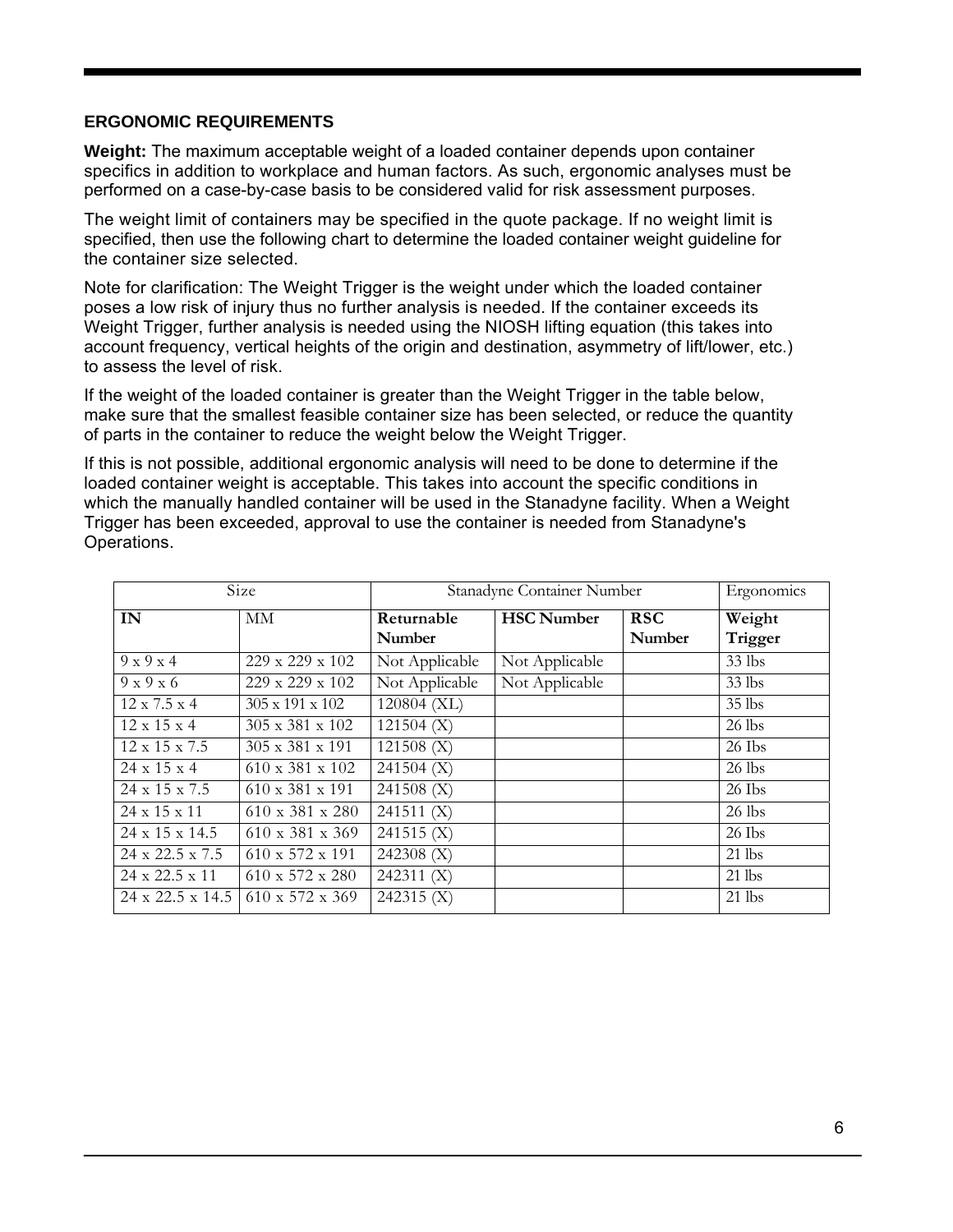The Weight Triggers for other containers (plus parts) in the Stanadyne Standard Container Menus may be calculated using the following formula:

> Weight Trigger =  $\underline{\hspace{1cm}}$  410 in-lbs (0.5 \* container width (inches) + 8 inches)

Any manually handled container not listed in the Stanadyne Standard Container Menu is considered non-standard. Handling of non-standard containers may be ergonomically acceptable if the weight of the loaded container does not exceed its calculated Weight Trigger.

Other Factors to Consider for all containers:

- If handholds are required, apply the following:
	- Select the appropriate type of handhold for the container such as: hinged access holes for expendable containers; D-shaped and molded handles for returnable containers.
	- Properly dimension handholds to accommodate gloved hands.
	- Position handholds above the center of gravity.
- Containers should be rigid and not allow excessive flexing, bowing, buckling or distortion.
- There should be no sharp or protruding edges/ridges.
- The following dunnage designs should be considered:
	- Part-orientation within container should match the part orientation used by operator.
	- Allow access space for fingers/hand during part placement and removal.
	- Minimize the force required for part placement/removal.

### **TESTING AND VALIDATION**

Packaging testing is the most efficient means of ensuring the integrity and safety of contents and performance of the pack.

#### **Supplier Responsibilities**

- Ensure the part integrity during transportation and subsequent handling and storage through point of use. The supplier should test the pack design under simulated and/or real-life conditions.
- The approval by Stanadyne of the packaging system does not relieve the suppliers of their responsibility for part integrity.
- Provide Stanadyne with validation results and testing documentation as required.

#### **Testing and Validation References**

- ASTM (American Society for Testing and Materials)
- ISTA (International Safe Transit Association)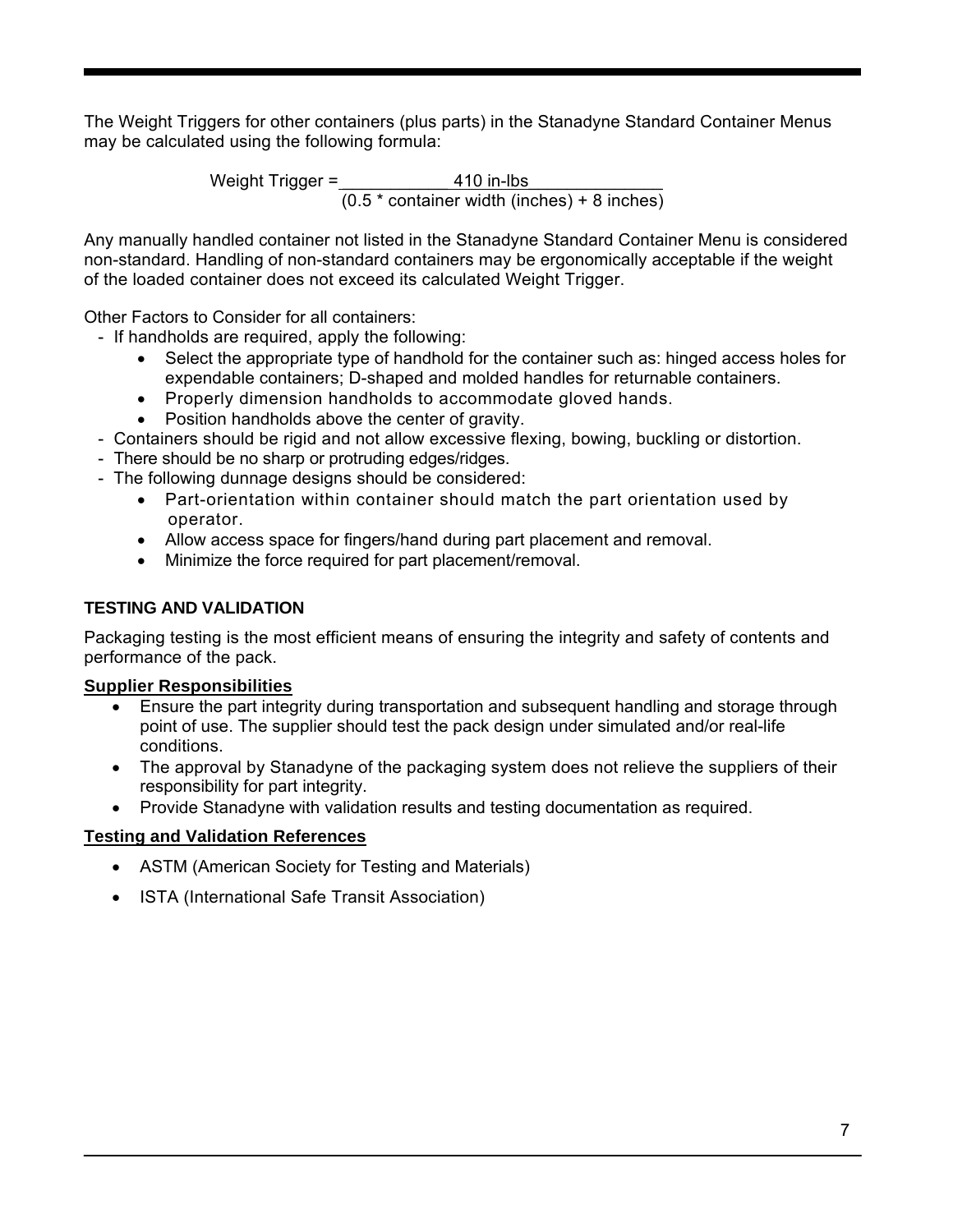### **HAZARDOUS MATERIALS**

- The supplier is responsible for assuring shipment of hazardous materials are in compliance with all government regulations or any other relevant international, federal, state, provincial or local requirement.
- The supplier is responsible for informing Stanadyne of any packaging that contains materials that may render the packaging "hazardous" as defined by the laws of the country or countries where the packaging is to be used. This information should be in the form of a notification to the supplier's purchasing contact that includes the Stanadyne Part Number and the hazardous constituent of concern that is incorporated in the packaging. Approval for the transfer of ownership to the using plant of hazardous packaging will require the approval of the plant environmental engineering personnel based on the availability of suitable, economical disposal.
- The shipping and receiving location's Hazardous Material Committee must approve any additives on the parts or within the package for temporary corrosion inhibition prior to usage.
- Any corrosion inhibiting measure must be compatible with mating assemblies if the additive is to remain on the part.
- The supplier is required to provide "Material Safety Data Sheets" to the transporter of the material as well as the shipping and receiving location's Hazardous Material Committee.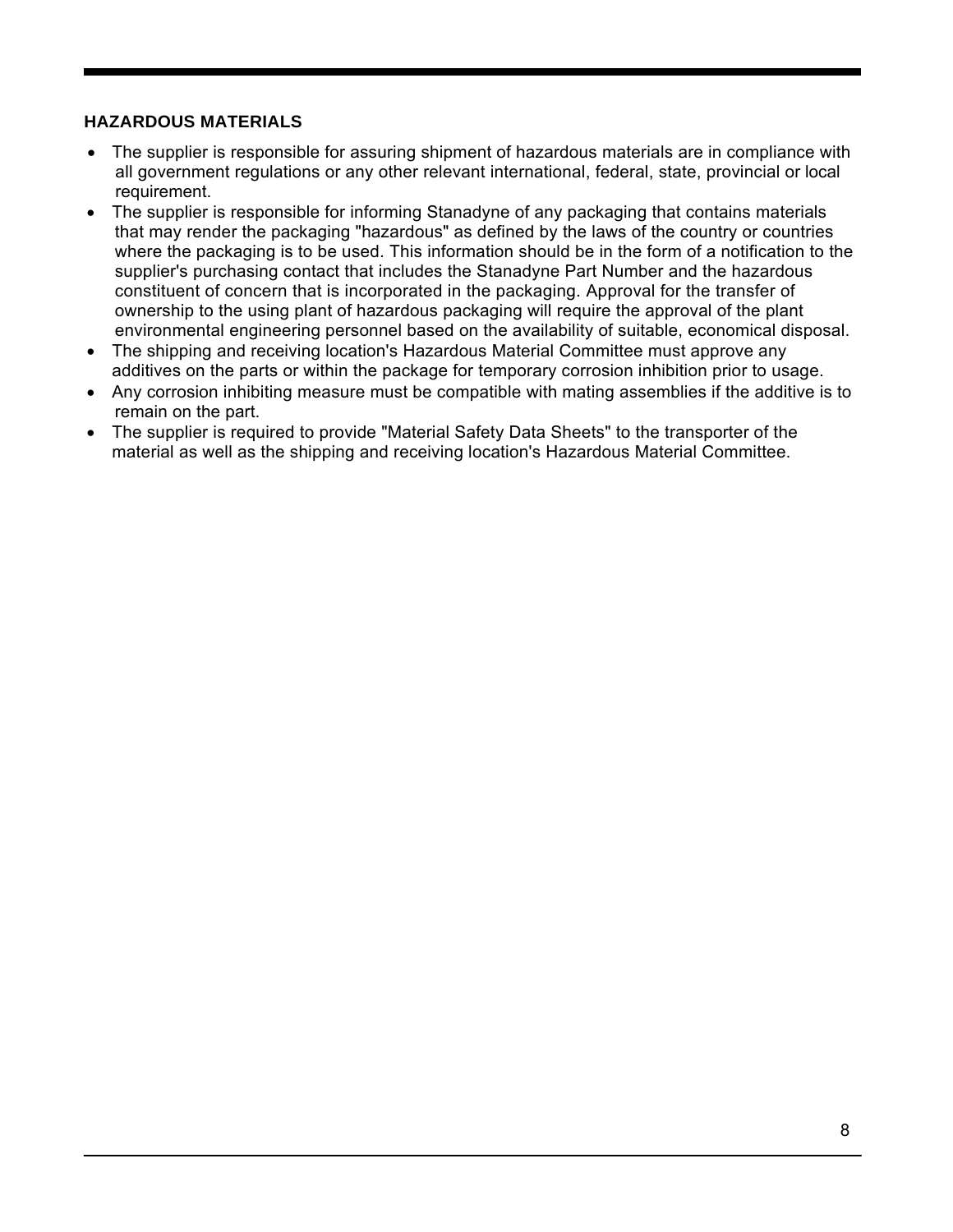# **4 EXPENDABLE PACKAGING SYSTEMS**



#### **PALLET SIZE AND CONSTRUCTION**

Size: Stanadyne standard footprints are governed by the size and cube of transporting conveyance. For Stanadyne Standard Pallet Menu see Attachment A4. Non standard pallets require approval.

**North American Standards:** A 48" (1219 mm) x 45" (1143 mm) x 5" (127 mm) pallet has 48" (1219 mm) stringers, 45" (1143 mm) deck boards and the top of the deck is 5" (127 mm) above the floor. For the four-way entry pallet, the primary (easy entry) opening is across the 45" (1143 mm) width.

Non-reversible four-way entry stringer wood pallets, with 3.5" (89 mm) minimum primary opening height are required. Two-way entry may be used on 32" (812 mm) x 30" (762 mm) pallets.

**International Standards:** An 800 mm (31.5 in) x 1200 mm (47.25 in) x 145 mm (5.69 in) pallet has 800 mm (31.5 in) stringers, 1200 mm (47.25 in) deck boards and the top of the deck is 145 mm (5.69 in) above the floor. For the four-way entry pallet, the primary (easy entry) opening is across the 1200 mm (47.25 in) width.

Non-reversible four-way entry stringer construction wood pallets, with 89 mm (3.5 in) minimum primary opening height are required. Two-way entry may be used on 800 mm (31.5 in) x 600 mm (23.62 in) pallets.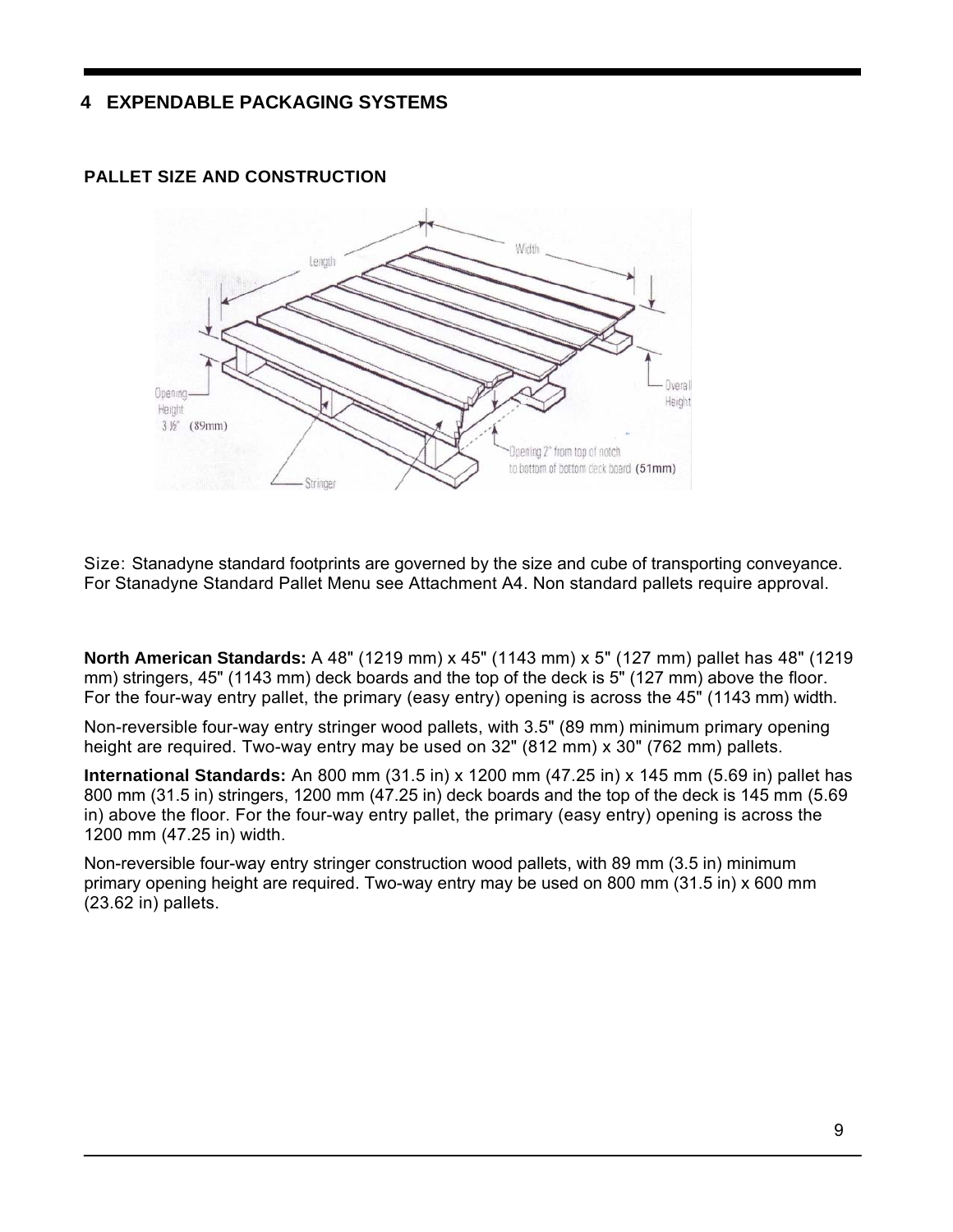**Construction:** The pallet must have the minimum strength to withstand the static and dynamic forces foreseen for the distribution environment. Pallet design criteria must be incorporated to prevent pallet deformations, damages and structural failures which detrimentally affect the functionality of the unit load. Refer to ASTM D1185 designation - Standard Test Methods for Pallets and Related Structures Employed in Materials Handling and Shipping - for testing details and pallet acceptance criteria. Additional requirements that will apply are as follows:

- Wood Pallets
	- Nailed construction is required. Minimum 2  $\frac{1}{4}$ " (57mm) long, four-flute helical hardened nails are recommended.
	- Deck boards should be spaced close enough to provide adequate support to the product and prevent the product from falling through.
	- The pallet must have the strength to stack three high (when full) in storage or to a height of 10.5 feet (3.2m), whichever is greater.
	- Structural members of the pallet should be compatible with the carton by supporting the edge and corners.
	- All pallets must comply with ISPM#15 regarding non-manufactured wood products (NMWP) regardless of country origin or destination. These requirements provide guidance on the treatment and marking of coniferous and non-coniferous wooden packaging products. For information regarding the international guidelines: International Phytosanitary Portal [IPP] at https://www.ippc.int/IPP/En/default.jsp
	- Identification of manufacturer and / or pallet name printed on a visible pallet stringer is required.
	- Pallets may be new, reconditioned or reconstructed. However, if reconstructed, must be retreated and show markings that indicate conformance to ISPM #15.
	- Nail heads and points are to be flush but may not exceed l/8"(3mm) exposure from surface.
	- No missing or broken deck boards top or bottom.
	- No tapered breaks greater than 1" (25mm) or longer than 10" (254mm) in length.
	- All stringers must be solid, not broken or have cracks visible from 3 sides or longer than 1 (25mm); weathering cracks allowable if meet above.
	- No double stringers, patched boards or metal plates.
	- No partial footing where stringer is 0.25" (6mm) missing or deck nail shanks are exposed.
	- No exposed splinters greater than 3" (76mm).
	- Pallets must be clean and odor free. Aging discoloration acceptable.
- Corrugated pallets
	- Are acceptable for use when the gross pallet weight is less than 500 pounds (226 kg). Stanadyne's Operations must approve the type and style.
		- A solid corrugated deck is required.
		- If paper fiber cores are used for load-bearing members, use no more than four with a maximum thickness of 0.25" (6mm).
		- Recyclable pallet (100% corrugated) is required.
- For pallets used in export applications, refer to the Export / Import Requirements on page 13 of this manual.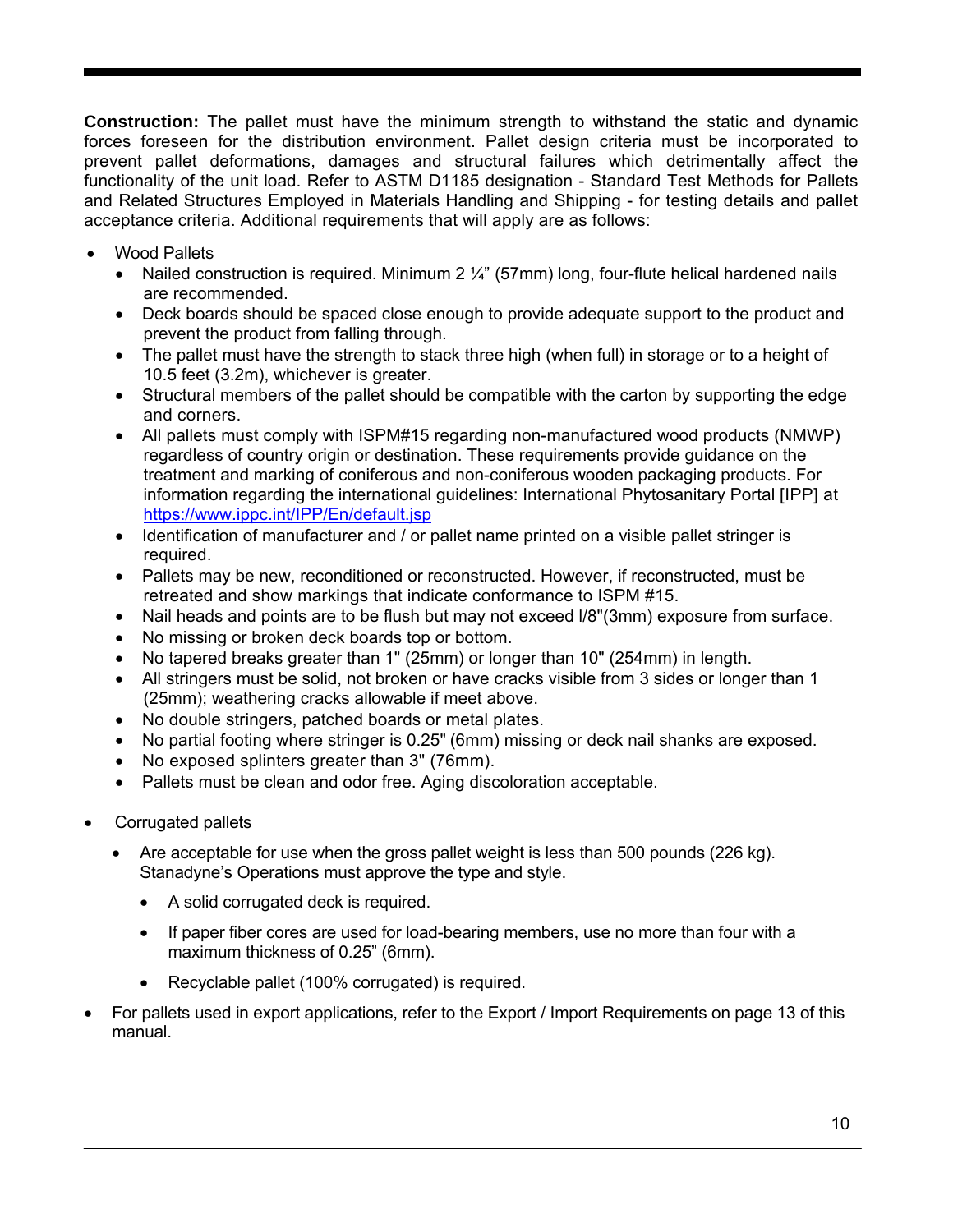### **CONTAINER SIZE AND CONSTRUCTION**

 The expendable container system has been designed to be modular. All material must be shipped in box sizes shown in the Stanadyne Standard Container Menu. This allows for effective layering and utilization of the standard pallet dimensions. Any deviation to using the Stanadyne Standard Container Menu requires prior authorization by Stanadyne's Operations and Supplier Packaging Information form approval prior to shipment of the material. The following are expected when creating a load of material:

- Containers must be palletized to ensure part protection and to permit handling with industrial trucks when sufficient quantities are to be shipped.
- Brick stacking is discouraged due to loss in compression strength.
- Flute direction of the corrugated box should be vertical to optimize compression strength of the carton.
- Containers must be aligned and fully utilize the length and width of the pallet due to compression strength loss.
- To ensure load integrity, containers must not overhang the pallet.
- Regular Slotted Containers (RSC) and Half Slotted Containers (HSC) may be used (see Attachment A1, A2, and A3).
- When HSCs are used, one common cover over each full layer of cartons on a pallet is the preferred method; although in some cases individual lids may be required. The use of uncovered (uncapped) HSCs is not acceptable.
- Corrugated material in shipping containers must have adequate strength to allow the parts to arrive at the using location in the same quality condition in which they were manufactured.
- A minimum 44 ECT [44 lb./in. or 7.7 kN/m] (edge crush test) is required. A box maker's certificate must be visible on the assembled container displaying edge crush (ECT) or bursting strength.
- Parts plus dunnage should completely fill the container to prevent collapsing because of excessive voids.
- Packaging materials coated or impregnated with wax or plastics must have prior authorization.
- Wire bound wood pallet boxes or wood crates are not acceptable.
- Prior approval is required to use wood composite crates.
- Expendable container systems based on paper products, paperboard, fiberboard or similar materials must be designed to withstand an environmental atmosphere of 40 +/-  $2^{\circ}$ C (104 +/4° F) with a 85 +/- 5% relative humidity. Suggested pre-condition environment considers a temperature of 23.0 +/- 1.0  $\textdegree$  (73 +/- 2  $\textdegree$  ) with a 50 +/- 2% relative humidity. Refer to ASTM D685 designation - Standard Practice for Conditioning Paper and Paper Products for Testing - and ASTM D4332 designation - Standard Practice for Conditioning Containers, Packages or Packing Components for Testing or IS02233 Packaging - Complete, filled transport packages and unit loads - Conditioning for Testing - for additional details.
- Any other expendable container system must be designed to withstand temperature variations from (-) 29 C to (+) 60°C [(-) 20 F to (+) 140 F] with relative humidity variations up to 85 +/- 5%. Refer to ASTM D4332 - Standard Practice for Conditioning Containers, Packages or Packaging Components for Testing or and IS02233 Packaging - Complete, filled transport packages and unit loads - Conditioning for Testing - for details on environmental considerations.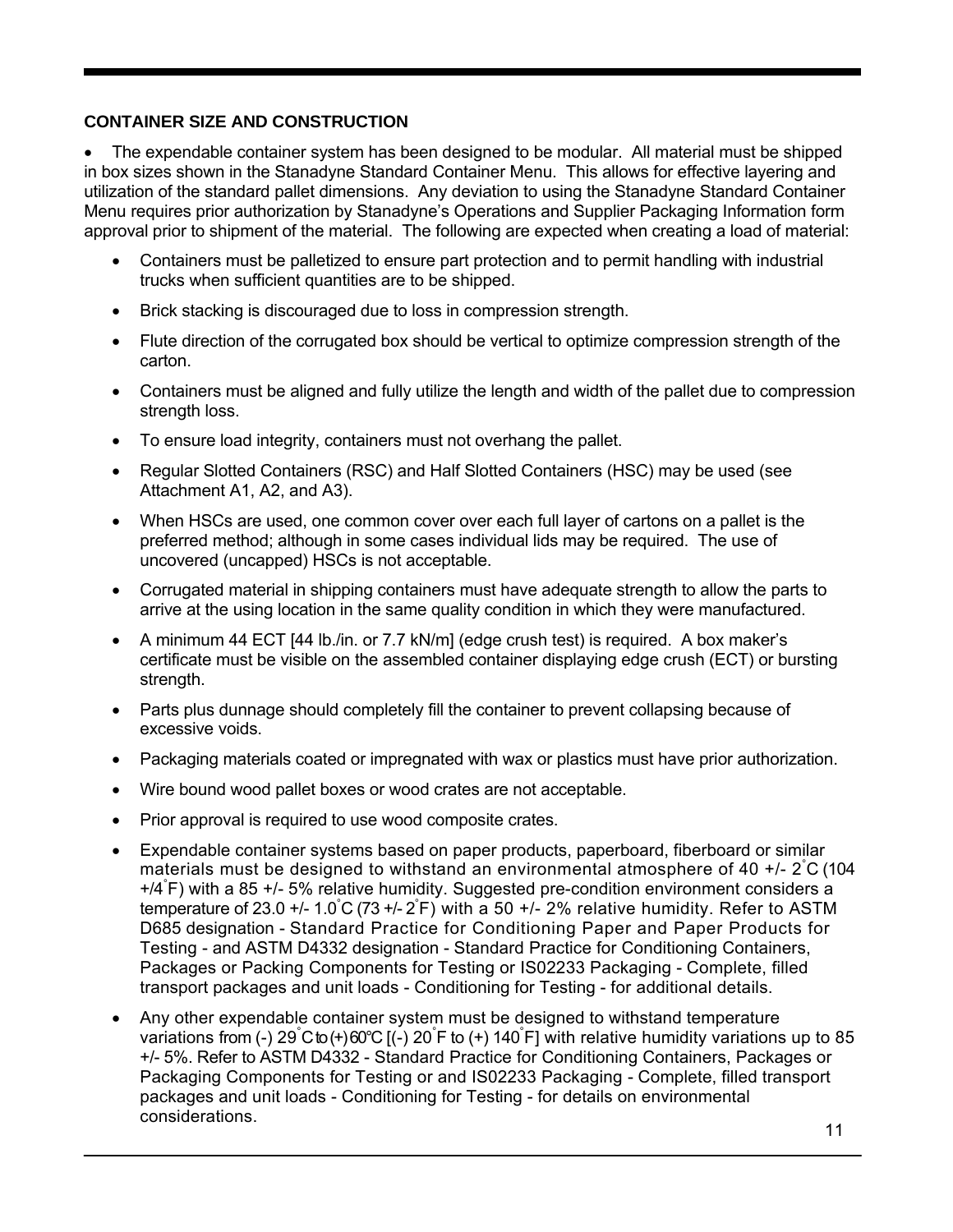### **CONTAINER CLOSURE**

Closure refers to the method in which containers must be sealed, after being filled, for shipping and handling. Containers must be adequately sealed to assure they do not open during shipping or handling. Taping or gluing is accepted for closure. Avoid staples for container closure. Packaging materials containing asphalt, such as asphalt sealing tapes are prohibited.

If any specific tool or methodology is required to open the container, it is mandatory to gain prior Stanadyne approval.

### **CONTAINER SECUREMENT**

All expendable containers shipped on pallets must be adequately secured to the pallets. Nails, screws, metal staples, metal strapping, metal clips or banding buckles, glue or PVC film to secure loads to pallets are prohibited.

The following are acceptable methods for securing cartons to a pallet:

- Plastic (Non-Metallic) Strapping
	- A minimum of two vertical bands lengthwise and two vertical bands widthwise must be used.
	- Horizontal banding of corrugated boxes is prohibited.
	- Polyester strapping is required. Stanadyne's Operations must approve use of any other strapping material.
	- Strapping color must be standardized.
		- Polyester strapping must be translucent green.
		- If polypropylene strapping is approved, it must be translucent clear.
	- Non-metallic strapping must be joined with a friction seal.
	- Metal clips or buckles are prohibited.
	- Metal strapping is prohibited.
- Stretch film
	- Stretch film must be linear low-density polyethylene (LLDPE) and clear in color. Stretch film must have enough clarity to enable bar code scanning of labels.
	- PVC film is not permitted.
	- A minimum of three layers of stretch film, or the equivalent in performance, are required around and encompassing the pallet. Stretch film must securely capture the pallet when wrapping the bottom layer.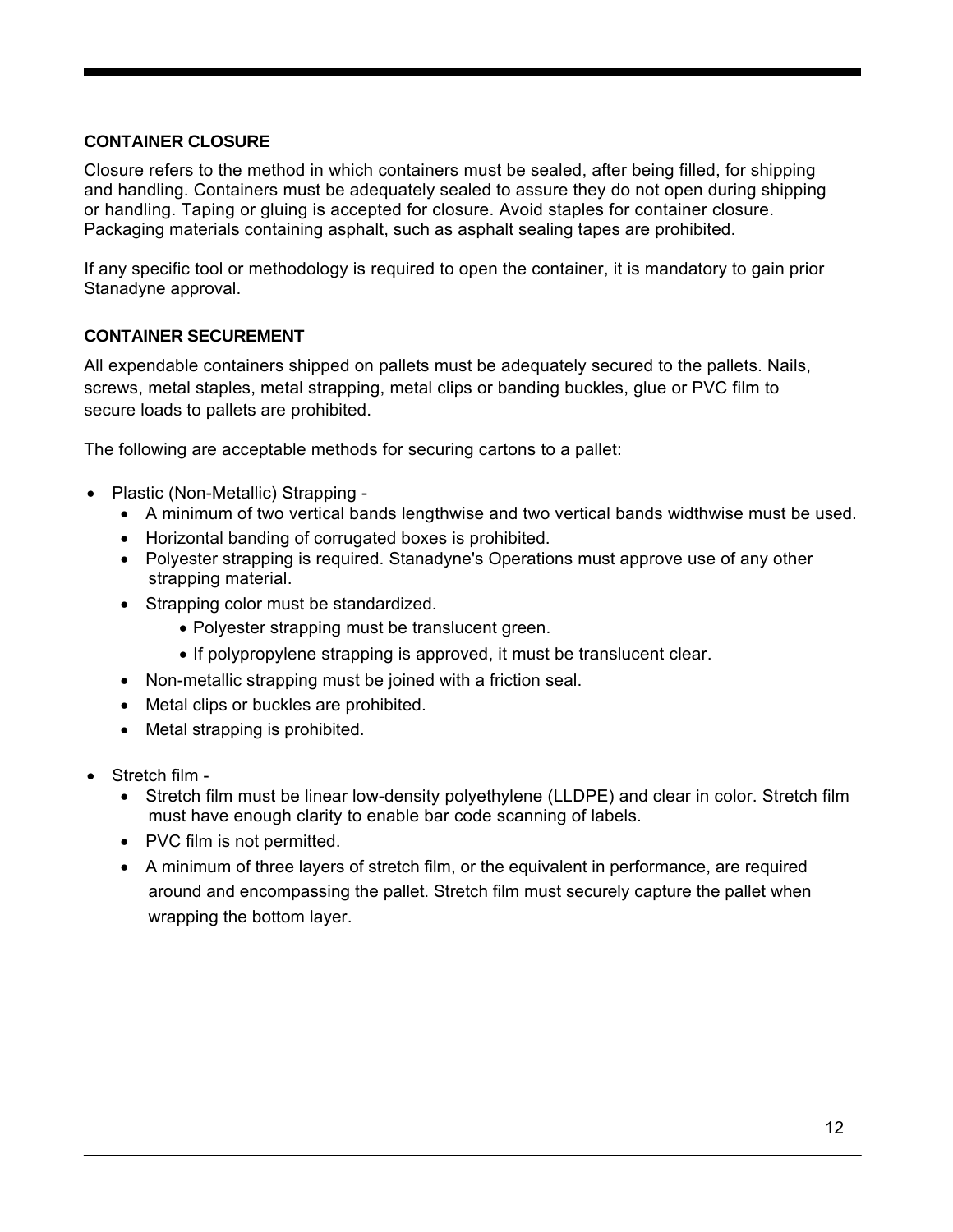# **SYSTEM PERFORMANCE CHARACTERISTICS**

- Maximum load heights (containers plus pallet) must not exceed 52 in (1320 mm).
- All packs must be level layered. No pyramid stacking of cartons is allowed.
- The stacked load must have the strength to stack three high (when full) in storage or to a height of 10.5 feet (3.2 m), whichever is greater.
- The use of DO NOT STACK label, which is prohibited, will not exempt the supplier from over, short or damaged product claims and will be grounds for a Problem Report.
- Maximum weight of any load (containers plus pallet) is 2000 pounds (907.18 kg).
- Container designs must provide for dynamic (in transit) loading of three times the static (in storage) load and must have sufficient strength to stack to a height of 104 in. (2640mm) in a trailer. Suitable non-stapled corner supports and top stacking frames may be necessary to meet this requirement.
- All container designs must be stackable.
- Air freight shipments, LTL (less than truckload), and other special shipments are subject to abnormal handling and require more substantial packaging.

# **UNACCEPTABLE DESIGN CHARACTERISTICS**

- Pyramid stacking of containers disallowing load stacking.
- Misalignment of containers causing crushing.
- Use of "Do Not Stack" labels, which are prohibited.
- Overweight containers.
- Insufficient container strength to protect components.
- Multiple footprints disallowing standard loading patterns.

### **EXPORT** / **IMPORT REQUIREMENTS**

Below are the general requirements to be followed when shipping parts from one country to another country:

- Supplier will monitor governmental & automotive industry regulations for changes related to packaging & shipping information.
- When shipping by airfreight, special reinforced packaging may be necessary.
- Packaging materials shall protect part quality for a minimum of 30 days for Intra-continent shipments and minimum of 90 days for Inter-continent shipments.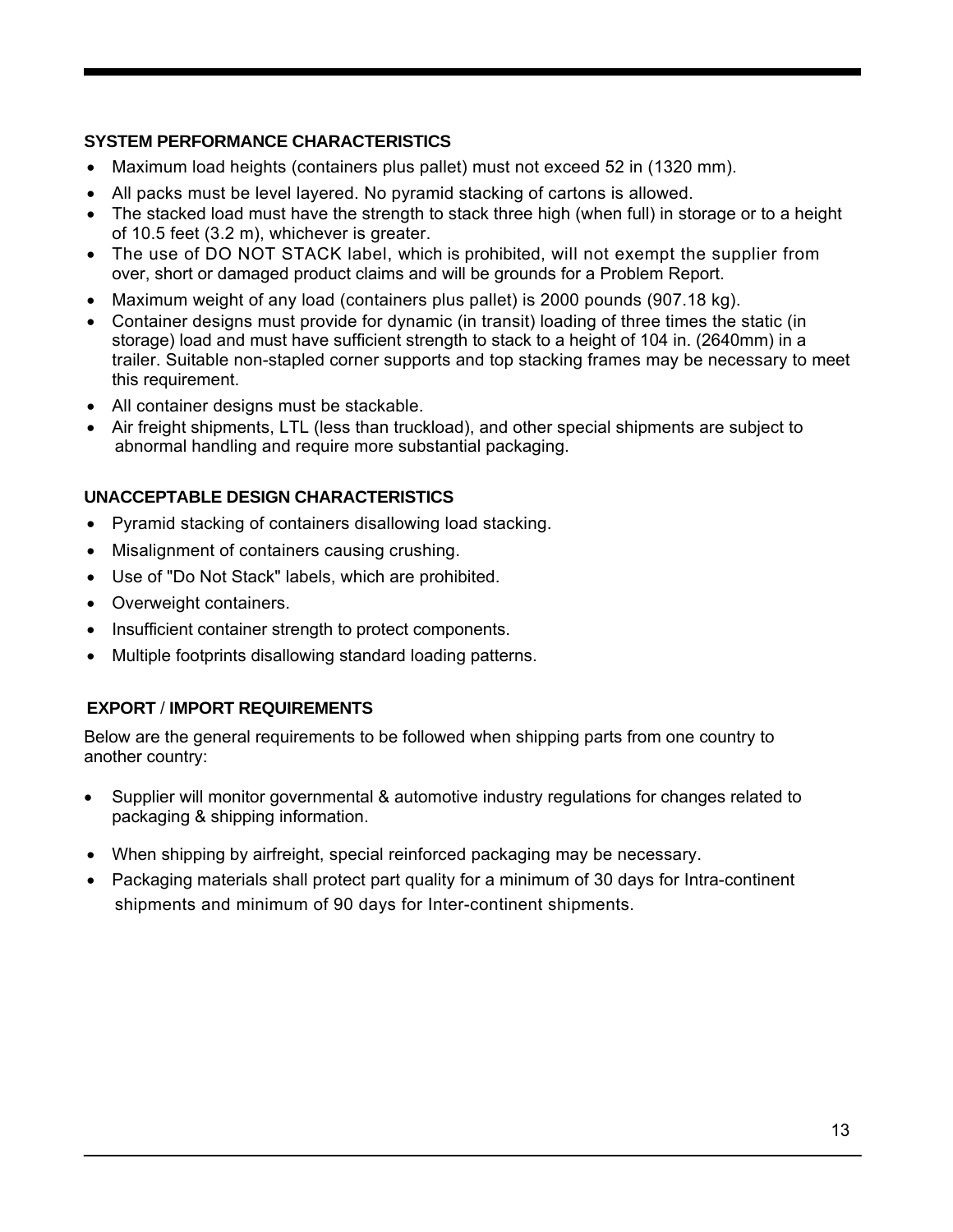# **5 RETURNABLE PACKAGING SYSTEMS**

A returnable has a design and function permitting it to be used more than once in a defined supplier-customer system. All returnable containers will include a cardholder and/or a label placard. The tare weight must be stamped into the individual components of the container system.

#### **MAINTENANCE, REPAIR AND CLEANING**

#### **Stanadyne Responsibilities**

- The Stanadyne facility, when shipping empty containers, will assure the containers are free of debris and expendable packaging materials.
- The maintenance and repair procedures will be handled on an individual customer/supplier basis.

#### **Supplier Responsibilities**

- Clean returnable containers, including residue, and expendable dunnage, when required. Routine checks should be made and regular cleaning should occur as needed to ensure part quality and cleanliness during the life of the container.
- Load production parts into clean undamaged containers only and load the container systems into the transportation equipment in a manner that maintains part quality.
- Contact receiving plant's material personnel for repair if a damaged container or pallet is detected. Remove damaged unit immediately from the system.
- Remove all one-time shipment labels on returnable packaging.
- Suppliers shall store containers in a manner which allows ease of inventories, maintains cleanliness and protects containers from excessive environmental exposure.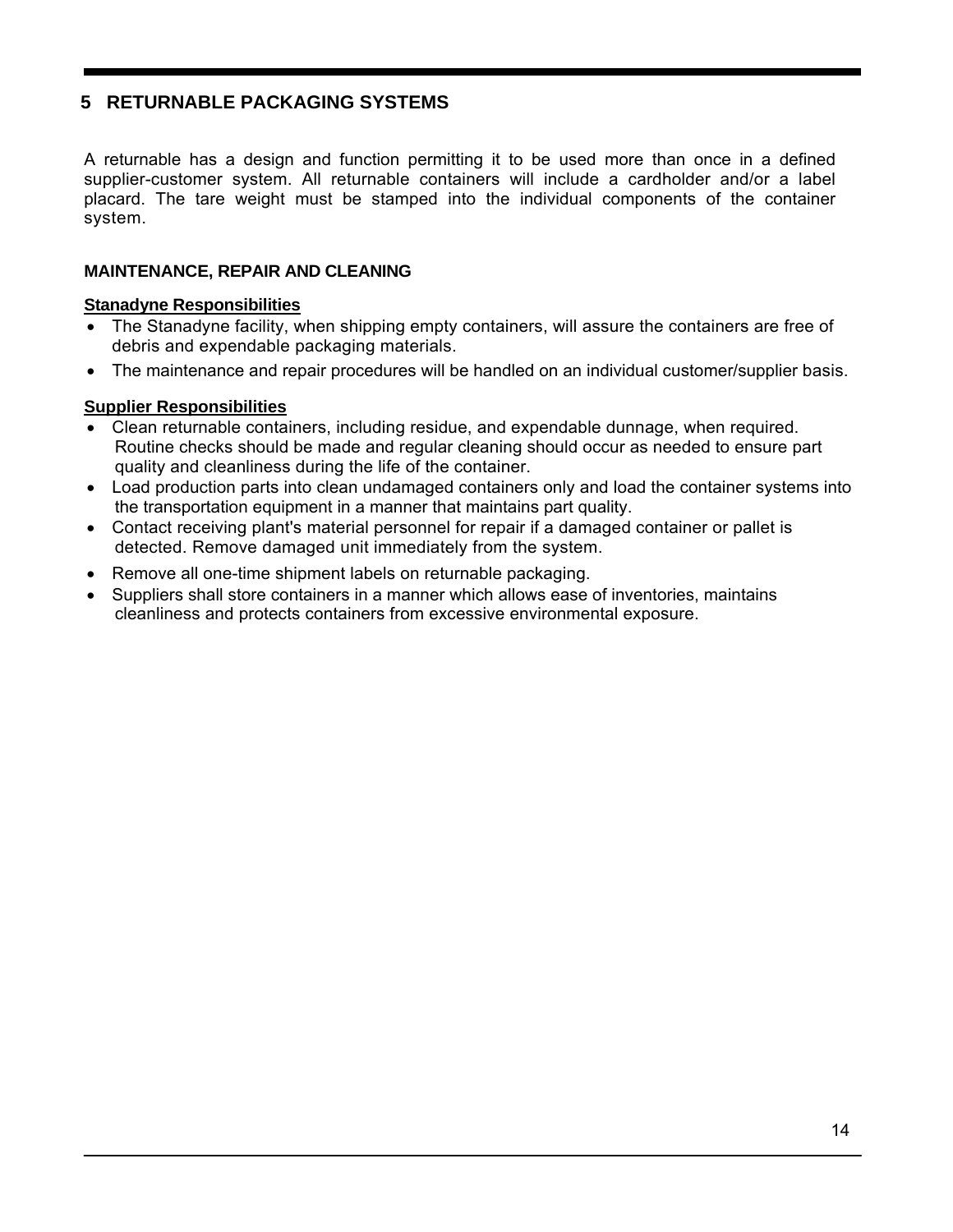### **RETURNABLE PACKAGING OWNERSHIP**

### **Stanadyne Responsibilities**

- Control the ownership/handling of returnable container systems.
- Maintenance, repair and cost of Stanadyne owned systems.
- Coordinate any economic feasibility study to assure acceptable return on investment.
- Provide recommended returnable system.
- Approve system size and returnable system proposals.
- Provide disposition of obsolete/damaged containers.
- Provide instructions to container manufacturers on proper marking of the returnable containers and required documents in support of Customs special trade or tariff reduction programs. Returnable containers must include the markings "Container made in (country)" and a unique identifier such as the container number.

### **Supplier Responsibilities**

- Stanadyne returnable containers are to be used only for shipment of Stanadyne products and are to be maintained in good order. Under no circumstances will damaged packaging be used for shipments to Stanadyne facilities.
- Assure accurate container identification and quantities (including pallets, returnable dunnage and containers) are included in all advance shipping notices.
- Maintain continuous shipping and receipt records of all Stanadyne owned returnable packaging including:
	- Outbound shipments by container and location.
	- Supplier in-plant reserve.
	- Balance not returned from each Stanadyne receiving location.
- Inspect all containers upon return and document any damaged containers.
- Contact the Stanadyne receiving plant's Materials Department when shortages begin to occur.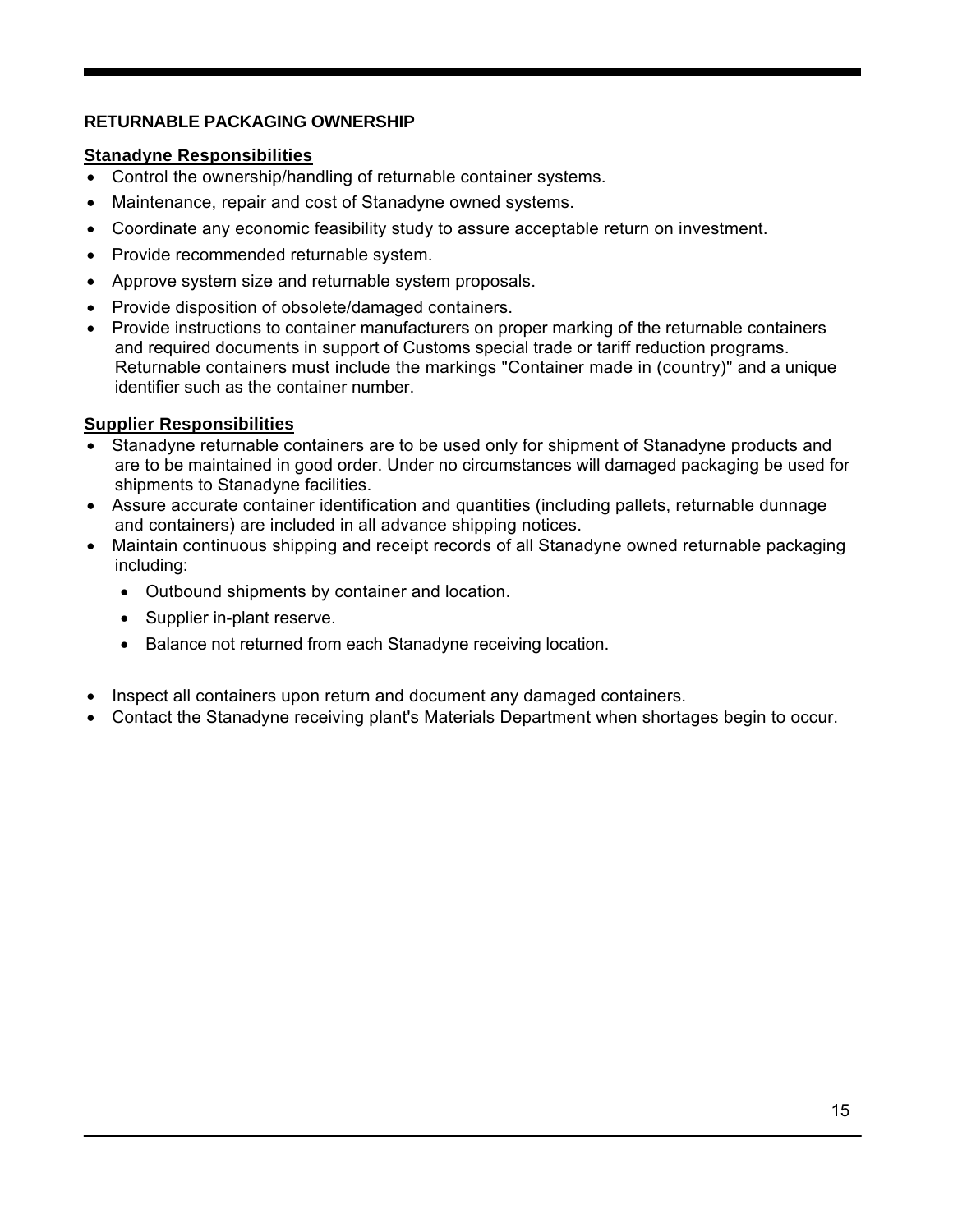# **6 INTERNAL DUNNAGE**

Internal dunnage is considered to be a packaging component that requires a pallet or container to be shippable (e.g. vacuum formed trays, corrugated partitions, layer pads, etc.). Dunnage can be used in both returnable and/or expendable systems. Dunnage shall be used when part-to-part contact must be eliminated to prevent damage in shipping and handling or in cases where special part orientation as provided in your quote package is requested. Suppliers are responsible for the design, performance, and procurement of all expendable dunnage. Container loading, unloading, and waste recycling / disposal must be considered when designing interior dunnage. The use of dunnage constructed of combined and / or non-recyclable materials is discouraged.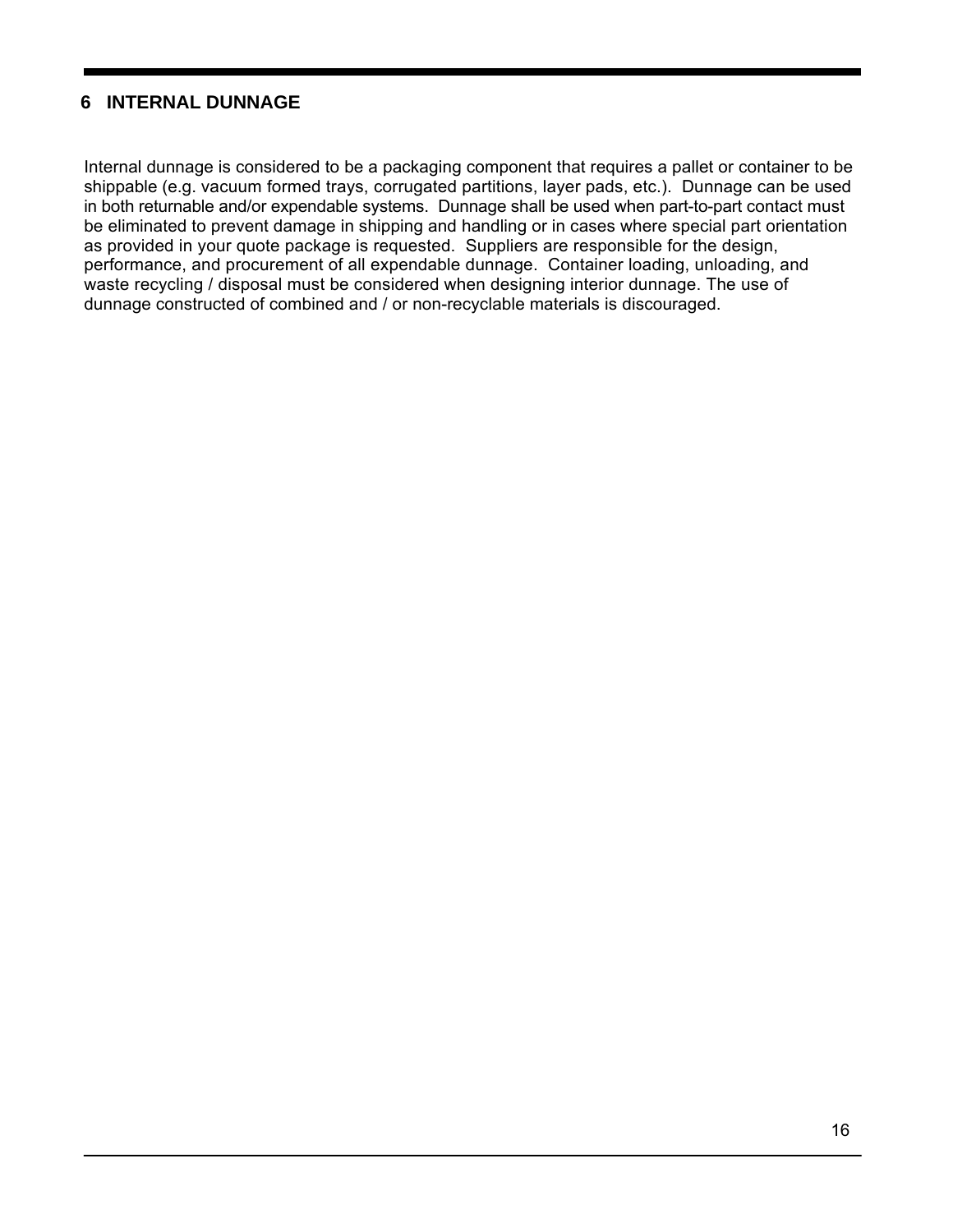# **7 SHIPPING LABELS**

Below are the general requirements to be followed when labeling:

- Supplier is responsible to ensure correct labeling is provided for all packaging. Contact Purchasing to obtain the Stanadyne label standards.
- Labels must be legible.
- All labels must be electric scanner compliant.
- If placards are available on containers, use this area to apply shipping labels.
- Any deviations must be reviewed and approved by the receiving Stanadyne's Materials Department.
- Where container size does not adequately provide for the use of standard shipping labels, contact the Materials Department.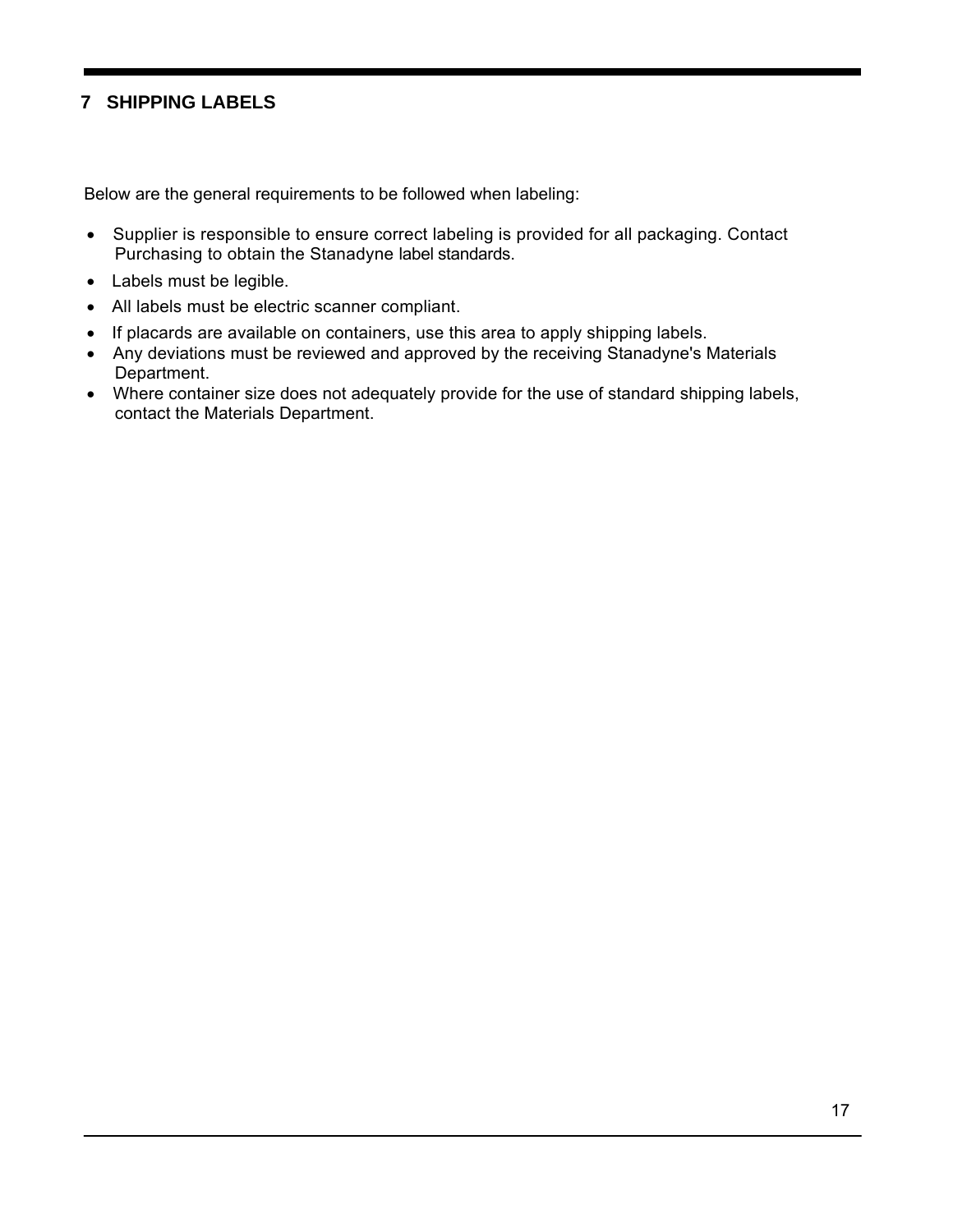# **8 MIXED LOADS**

A mixed load occurs when more than one part number is shipped on a pallet. (Note: Loads should never be mixed in a bulk container system.) A mixed load should be considered mainstream when frequency of delivery requires less than full pallet loads. This also allows better cube utilization of the transportation system. When shipping a mixed load the following requirements must be met:

- A mixed load label must be affixed to the load on two adjacent corners where the shipping label is normally attached. In addition, a mixed load manifest or packing slip must be attached to the load that indicates the part numbers shipped and how many containers are associated with each part number.
- The packing slip will designate the entire contents of the load.
- Similar part numbers will be grouped together on the pallet for ease of identification and accountability.
- The mixing of containers on a single skid destined for different plants or delivery docks is not allowed.
- The containers must be positioned on the pallet so the label faces the outside perimeter of the pallet for ease of identification. When possible, all labels should be visible to ease identification and accountability requirements.
- Care should be taken to balance the load by distributing the weight as evenly as possible, remembering that similar products must be grouped.
- The load may require special attention to secure the containers if void and or irregular configuration occurs. Stretch wrap is the preferred method.
- Level layers are the requirement. This allows better cube utilization of the transportation system. Mixed loads may be necessary in order to achieve this condition. A " mixed load" may have the following conditions:
	- Single or multiple part number(s) on a pallet mixed w/ empty containers.
	- Multiple part numbers on a pallet.
- Guidelines for mixing loads:
	- If the Stanadyne receiving facility is ordering the material in layer quantities mixed loads are not allowed unless receiving facility has authorized.
	- If the Stanadyne receiving facility is ordering the material by box (carton) quantity then mixing loads is permissible.
	- A MASTER label for each part number and a MASTER label must be present on the pallet, indicating pallet contents.
	- When mixing part numbers on a pallet, the heaviest parts must be placed on the bottom layer.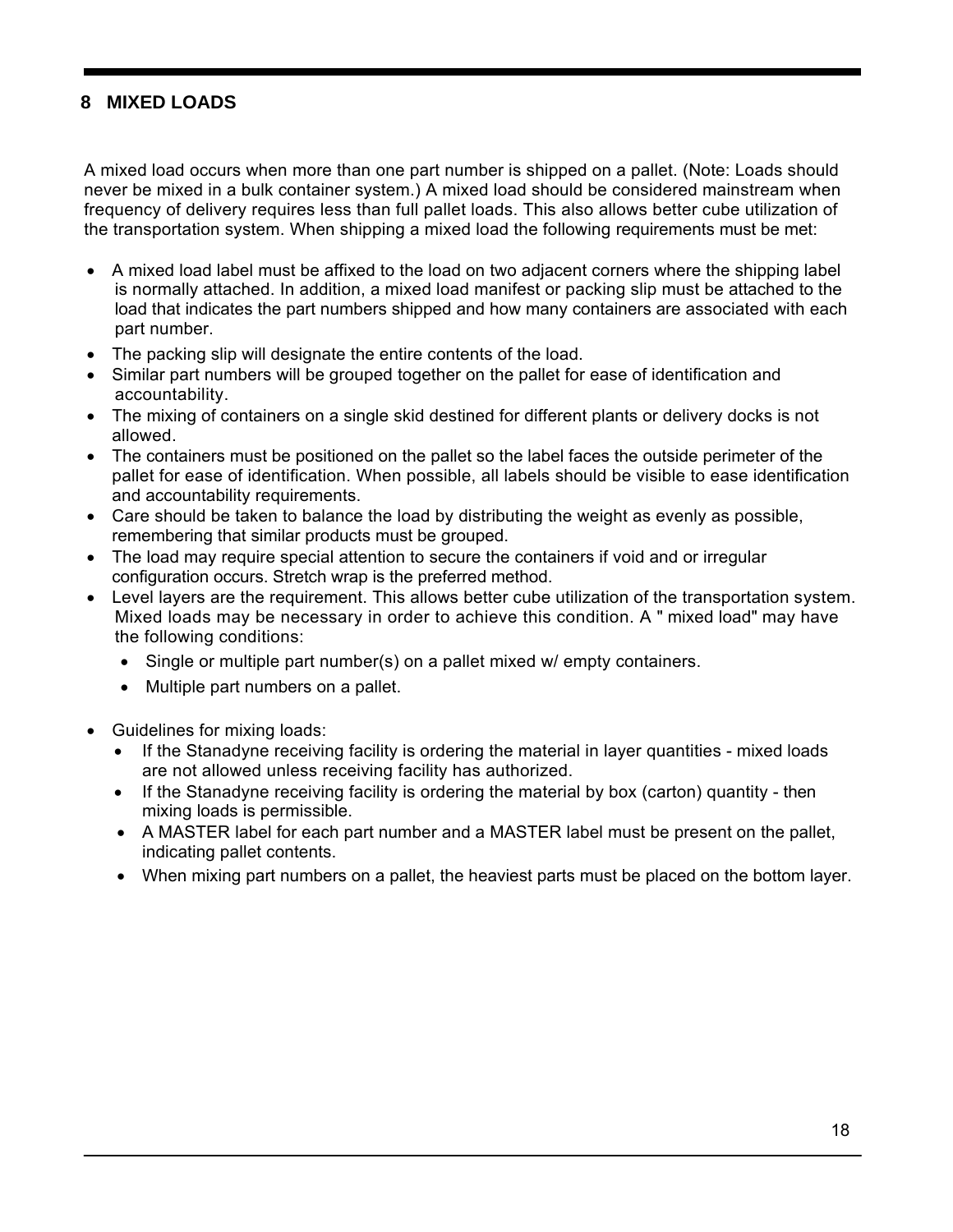# **9 SHIPPING PARTIAL LAYERS**

Guidelines for shipping partial layers:

- If a layer is greater than 2/3 filled, the partial layer is to be completed using empty boxes. Empties may only be on top layer and must be identified as EMPTY. A mixed load label is required if there are full and empty boxes on the same pallet.
- If the material is less than 2/3 of a layer, the boxes must be removed and palletized separately leaving the remaining layers complete and level.
- Single partial layered pallets must be leveled and boxes centered and secured using stretch film. These pallets may be stacked on top of full-layered pallets.
- If a pallet layer is less than 1/3 full, boxes may be shipped loose if
	- Carrier is not LTL.
- Do not mix bulk and manually handled containers on the same pallet. Partial loads should be shipped centered on the pallet with no voids.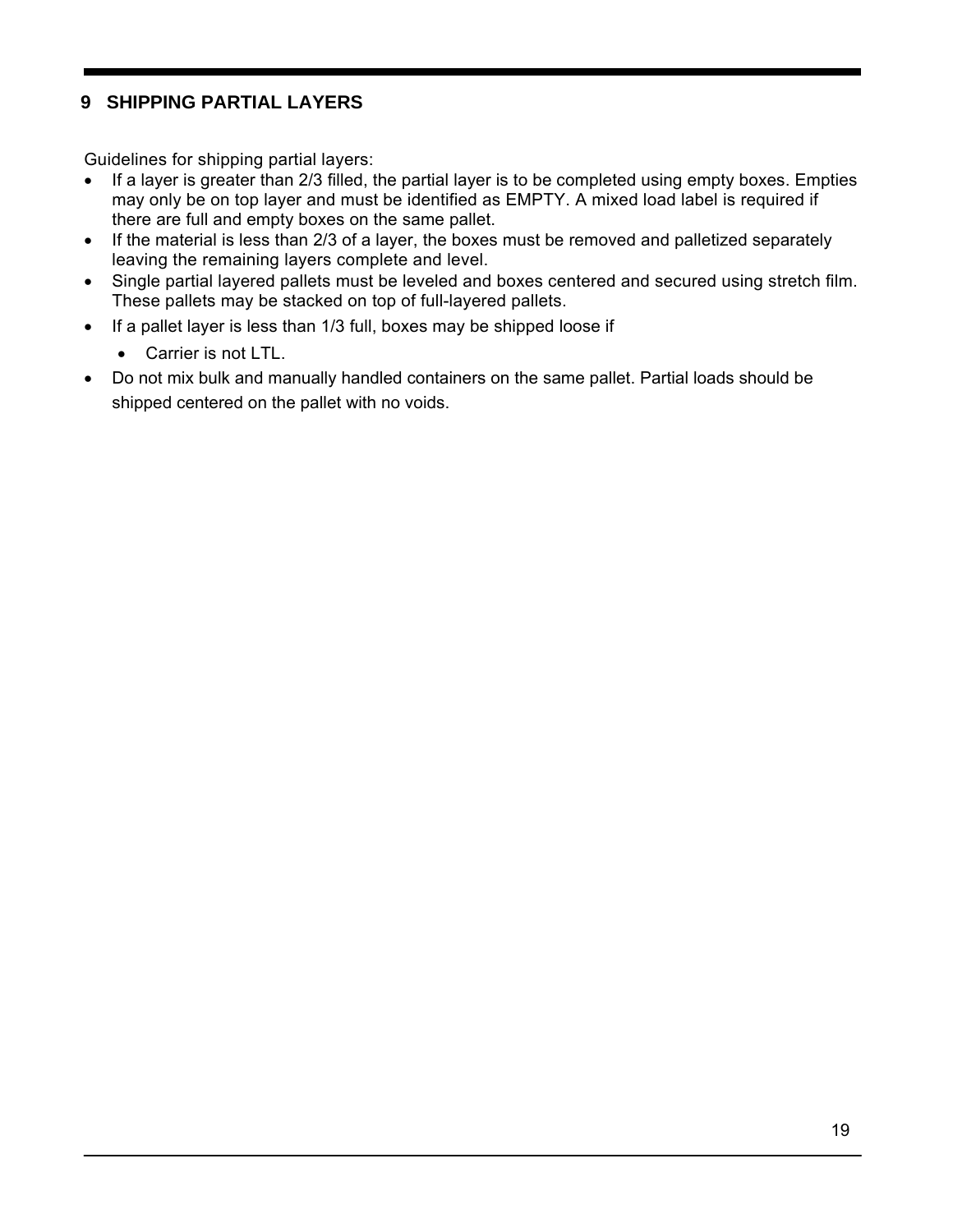# **10 SHIPPING STANDARDS**

The following is general shipping information for Stanadyne Suppliers:

- Make dock door available per the scheduled window time.
- Shipment of material is to be on the Stanadyne specified carrier unless otherwise authorized by Stanadyne plant prior to shipment.
- Allow the Route Manager (carrier driver) access to the dock for load verification and loading supervision.
- Stage material for the route manager to inspect:
	- There must be sufficient access for the route manager to verify part numbers and piece counts. All identifying labels are to be facing outward so that such identification can be made. If the condition exists where a label is not visible to the Route Manager (i.e.: 12 containers on a layer - the center containers can not be seen), then a "Master Label" must be placed on the outside of the load so that the Route Manager can verify each load's part number and piece count.
	- Product will NOT be loaded until Route Manager has verified the material being shipped, to the carrier manifest, and gives approval to do so.
- Execute Route Manager's directions for loading and stacking material in the trailer. Directions may include:
	- Instructions to handle and stack another suppliers' material (already on the trailer) to maximize trailer utilization.
	- Stacking of different suppliers' material whenever feasible (assure top pallet is of the same or smaller footprint as lower pallet footprint).
- Suppliers may also have to handle other suppliers' empty containers being returned on the route requiring:
	- Unload all empty containers from the trailer before loading supplier's material.
	- After loading supplier's material onto the trailer, reload empty containers back onto the trailer as directed by the route manager.
	- Route manager is responsible to account for all pallets removed.
- For empty containers being returned to the supplier, the following is to be done: Confirm quantity against shipping manifest, check for damage, and sign for receipt of the containers.
	- If received quantity does not match the manifest, correct the information and obtain route manager's signature. Notification must be made to the shipping Stanadyne facility of the count difference.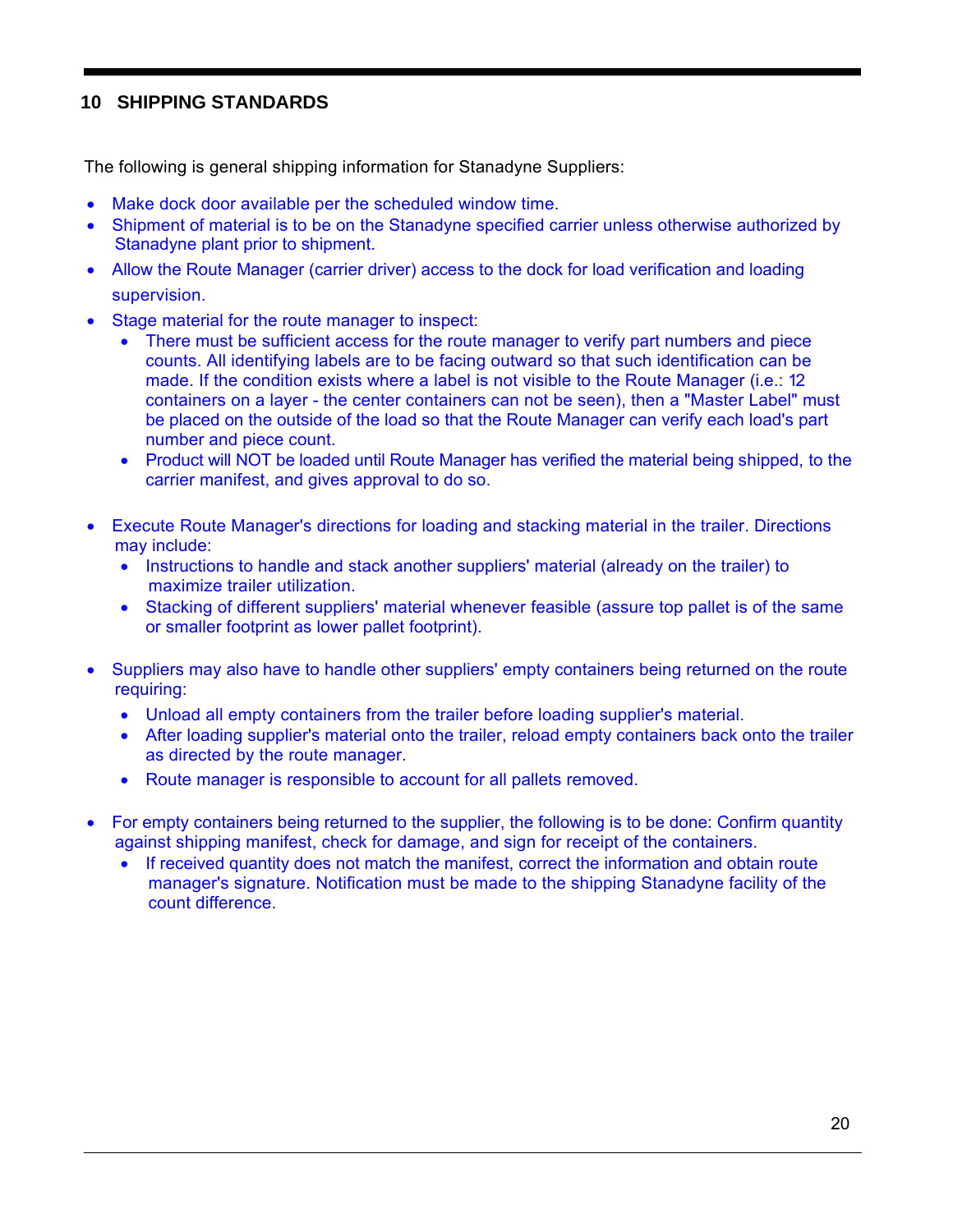# **11 CUBE UTILIZATION**

Stanadyne's Packaging System is designed to utilize the cube of the conveyance mode. Different modes are employed throughout all global regions.

- In North America:
	- Ground Shipments Trailer: 630in. x 98in. x 106.5in.
- Ocean Transports:
	- $\bullet$  20 ft. Container: 232 in. x 92 in. x 94 in. (Door opening 92 in. x 90 in.)
	- 40 ft. Container: 473in. x 92in. x 94in. (Door opening 92 in. x 90 in.)
- Air Cargo:
	- 20 ft. FCL (Full Container Load): 232 in. x 92 in. x 94 in.
	- 53 ft. CV (Cargo Van): 630in. x 98in. x 100in.

Stanadyne tracks cube/weight utilization to aid in our efforts to minimize overall shipping costs. The following is an example of the calculations required to determine the cube utilization of ground transport trailers.

- ΣCT = Assessed utilization of the incoming trucks in Percent (%)
- ΣET = Space used less pallet cube = Actual container volume in truck (%)
	- Total Space Used

# of trucks in week x Cubic Capacity x Assessed Utilization (ΣCT)

- Pallet Cube # Pallets x 6.25ft. per Pallet
- Recalculate ΣET Cube Utilization Annual container volume / Cubic capacity of trucks used

Adherence to the Stanadyne Packaging and Shipping Standards will enable maximization of cube utilization for all modes of transportation.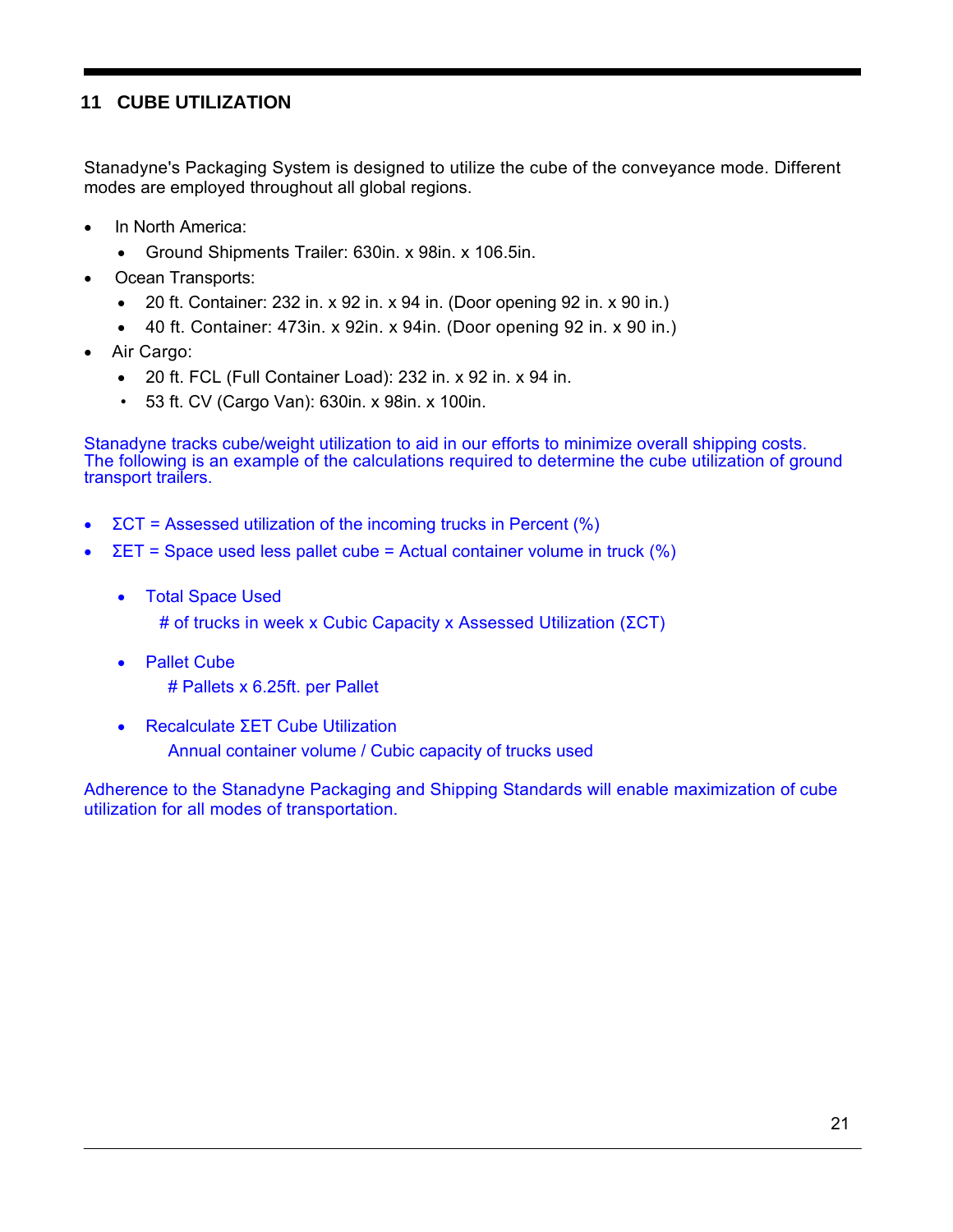# **12 PACKAGING EXAMPLES**









Manually Handled Returnable Manually Handled Expendable



Bulk Returnable Bulk Expendable



Palletized Load Returnable Palletized Load Expendable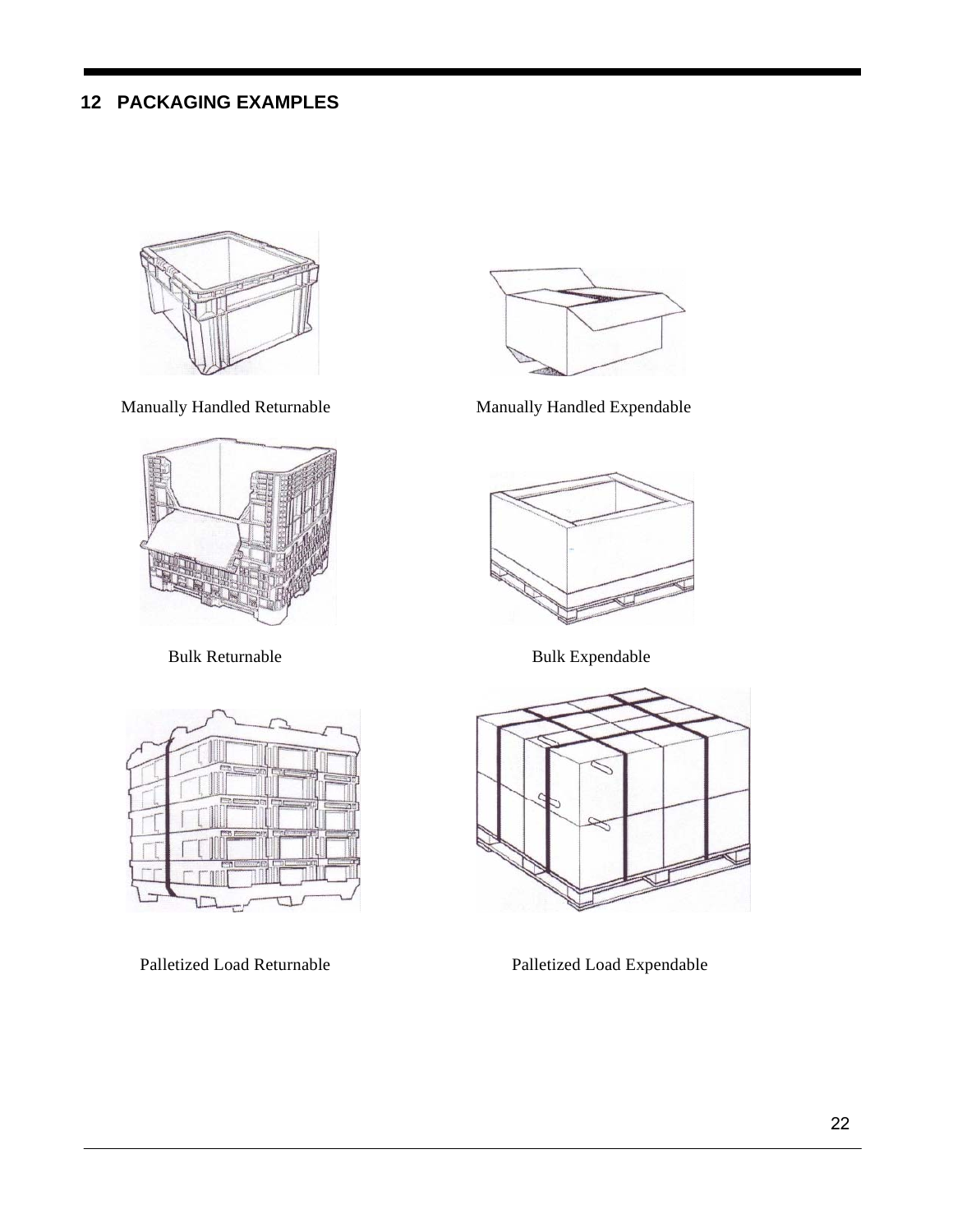# **13 RECYCLING INFORMATION**

#### **RESIN IDENTIFICATION CODES**

To facilitate the recycling of a product, its identity must be known. There are numerous types of plastics used for automotive packaging which require a simple method of identification. Stanadyne will require the Resin Identification Codes; the same as on retail packaging. The resin identification code chart is shown below. All vacuum-formed and injection-molded plastic packaging material must be identified by this code.

NOTE: Plastic components that are assembled to the vehicle are to be identified with the proper resin identification code to facilitate recycling. Packaging material must be marked with the appropriate resin identification code.

| <b>Recycling</b><br>Symbol | <b>Abbreviation</b> | <b>Polymer Name</b>                                                                         |
|----------------------------|---------------------|---------------------------------------------------------------------------------------------|
|                            | PETE or PET         | <b>Polyethylene Terephthalate</b>                                                           |
| PE-HD                      | <b>HDPE</b>         | <b>High Density Polyethylene</b>                                                            |
| PVC                        | PVC or V            | <b>Polyvinyl Chloride</b>                                                                   |
| PE-LD                      | <b>LDPE</b>         | <b>Low Density Polyethylene</b>                                                             |
| РĖ                         | $\overline{PP}$     | Polypropylene                                                                               |
|                            | $\overline{PS}$     | <b>Polystyrene</b>                                                                          |
|                            | OTHER or O          | Other plastics including acrylic, polycarbonate,<br>polylactic acid, nylon, and fiberglass. |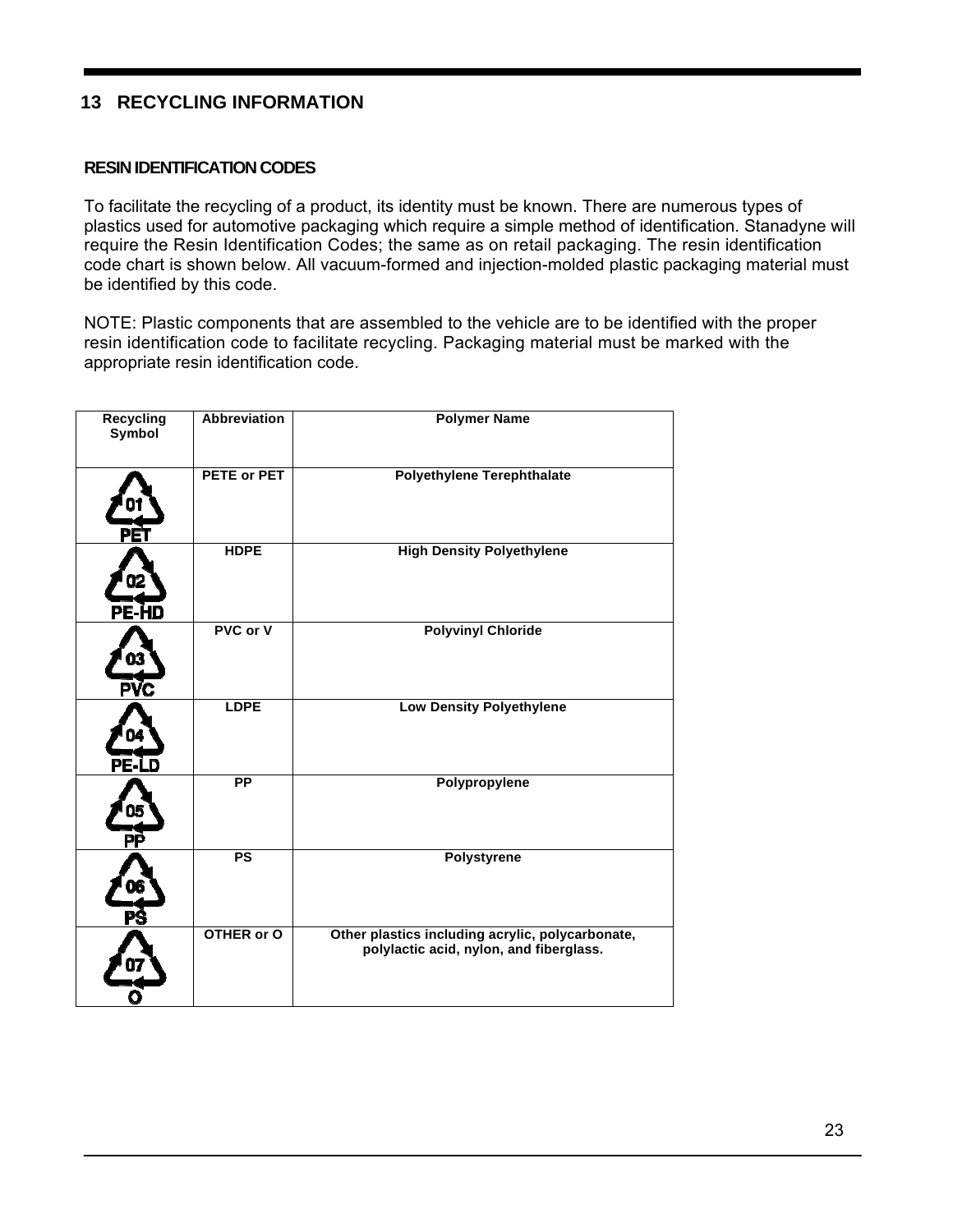### **WASTEFUL, EXCESSIVE, OR NON-RECYCLABLE MATERIAL**

Packaging is required to serve many needs; part protection, transportation effectiveness, lean manufacturing, and ergonomic and environmental concerns to name a few. Proposed and impending state and federal legislation is prohibiting wasteful and/or excessive packaging. The challenge is to meet these requirements with the amount and degree of packaging necessary and no more. Over-packaging and wasteful "just-in-case" packaging is undesirable for both the supplier and the user. Each Stanadyne supplier is expected to identify and correct such packaging on an ongoing basis.

#### **With reduction or elimination as the first priority,**

#### **the hierarchy of waste elimination is:**

### **REDUCE** ►►► **REUSE** ►►► **RECYCLE**

To list every example of wasteful, excessive or non-recyclable packaging would be too extensive. We have identified a few examples that have been significant problems at the plants.

- Cartons partially filled.
- Oversized foam, plastic or corrugated dunnage.
- Micro cellular foam wrap and bubble wrap.
- Plastic protective covers, caps, plugs, paint masks or spacers required in the manufacturing process, but not required as a protective shipping device.
- Corrugated carton test strength that far exceeds requirements.

Non-recyclable packaging is that which has no available or economical system in place to process an item. Wax-coated corrugated is a prime example of this type of packaging. Waxed or plasticcoated paper is prohibited, unless otherwise directed by Stanadyne.

Plastic plugs, caps, and protectors are extremely difficult to recycle due to oil and paint contamination, colors, uncertainty of resin type, and transportation costs. Every effort should be made to eliminate the plastic. If it cannot be eliminated, other changes can be made to assist the plant's recycling efforts.

- Mold the appropriate plastic recycling code into the part. When elimination is not possible, these codes will allow for effective recycling.
- Clear LDPE plastics are preferred and can be effectively recycled.
- Ship plastics uncontaminated with paints and lubricants.
- Replace the plastic with a paper substitute.

Any plastic cap, plug, spacer, etc. not required for packaging or shipping protection must be removed prior to shipment.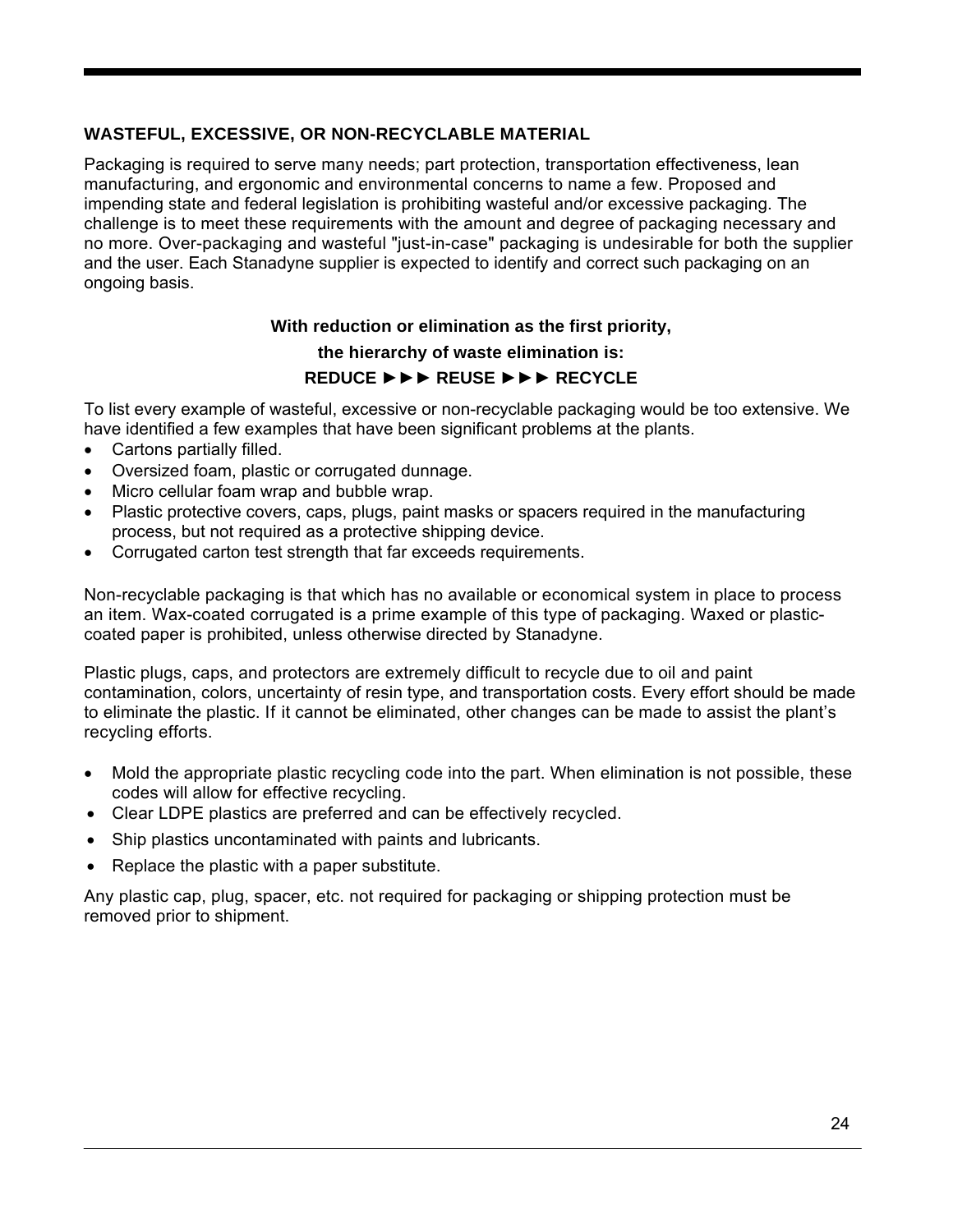# **14 FORMS AND SUPPLEMENT REQUIREMENTS**

**Attachment** Al: Standard Container Menu: North American Standards

**Attachment** A2: Standard Container Menu: International Standards

**Attachment A3:** Standard Container Menu: North American Standard Returnables

**Attachment A4:** Standard Pallet Menu: North American & International Standards

**Attachment B:** Stanadyne Supplier Packaging Information form – Example Only

**Attachment C:** Supplier Packaging Selection Checklist

**Attachment D:** Supplier Ship Compliance Checklist

**Attachment E:** Packaging Receiving Checklist

**References** (available at most libraries and bookstores):

ASTM (American Society for Testing and Materials) ISTA (International Safe Transit Association) ISPM (International Standards for Phytosanitary Measures) SPI (Society of Plastics Industry)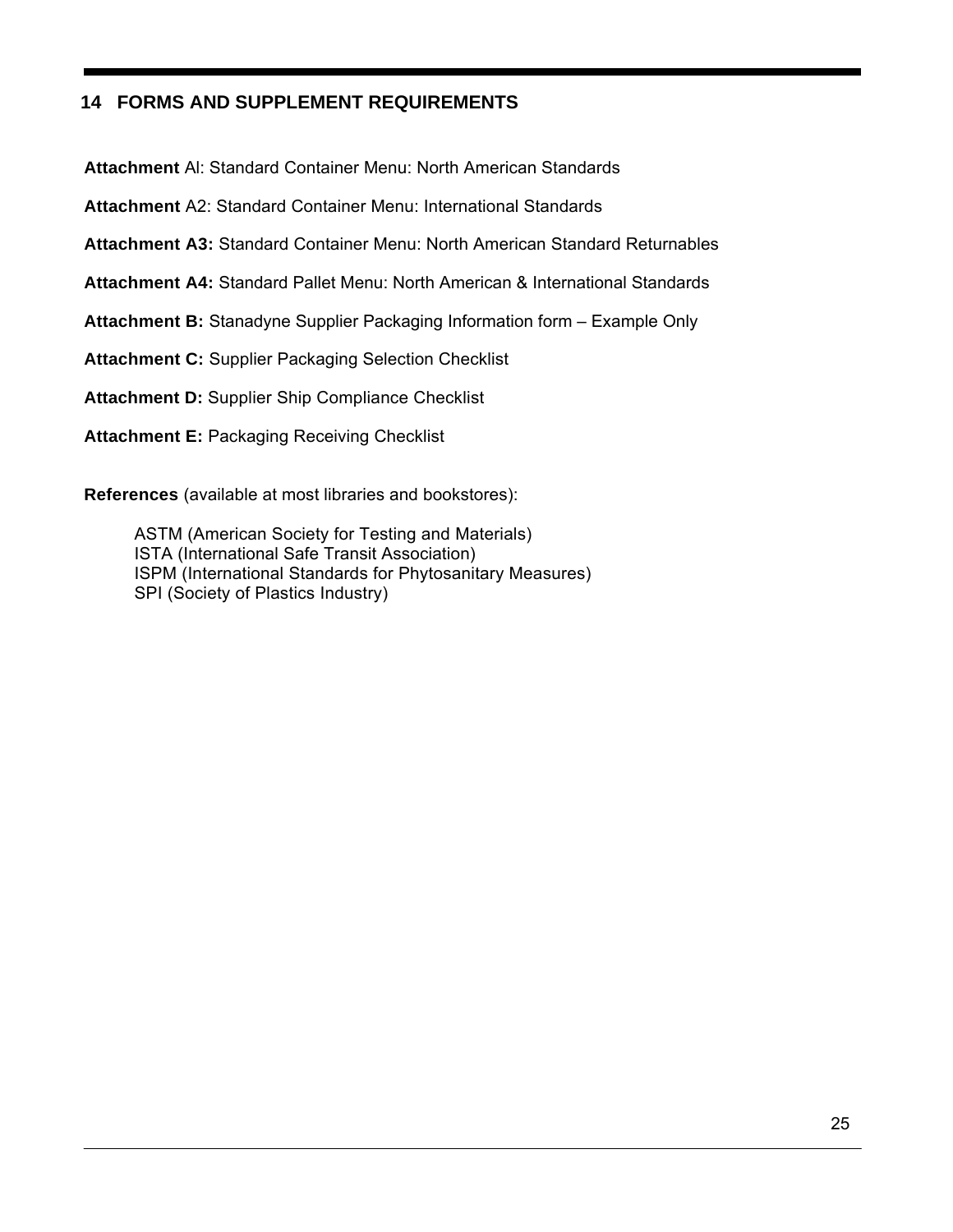# **Attachment A1 - Standard Container Menu: North American Standards**

|                           |                  | <b>Pallet Size</b> | Containers<br>per Layer | Max. # Layers<br>on Secondary    | Tare<br>Weight | Container<br>Type |        |                          |       |                     |
|---------------------------|------------------|--------------------|-------------------------|----------------------------------|----------------|-------------------|--------|--------------------------|-------|---------------------|
| <b>Outside Dimensions</b> |                  |                    |                         | Container                        | (lbs)          |                   |        | <b>Inside Dimensions</b> |       | Stanadyne<br>Number |
| Inches                    | Millimeters      |                    |                         |                                  |                |                   | Length | Width                    | Depth |                     |
|                           |                  |                    |                         | Regular Slotted Containers (RSC) |                |                   |        |                          |       |                     |
| 9x9x4                     | 229 x 229 x 102  | 48 x 45            | 25                      | 11                               |                |                   |        |                          |       |                     |
| 9x9x6                     | 229 x 229 x 153  | 48 x 45            | 25                      | $7\overline{ }$                  |                |                   |        |                          |       |                     |
| 12 x 7.5 x 3.75           | 305 x 191 x 102  | 48 x 45            | 24                      | 11                               | 0.4            | <b>RSC</b>        | 11.63  | 7.13                     | 3.13  |                     |
| 12 x 15 x 3.75            | 305 x 381 x 102  | 48 x 45            | 12                      | 11                               | 0.9            | <b>RSC</b>        | 11.63  | 14.63                    | 3.13  |                     |
| 12 x 15 x 7.5             | 305 x 381 x 191  | 48 x 45            | 12                      | 6                                | 1.1            | <b>RSC</b>        | 11.63  | 14.63                    | 6.88  |                     |
| 24 x 15 x 3.75            | 610 x 381 x 102  | 48 x 45            | 6                       | 11                               | 1.3            | <b>RSC</b>        | 23.63  | 14.63                    | 3.13  |                     |
| 24 x 15 x 7.5             | 610 x 381 x 191  | 48 x 45            | 6                       | 6                                | 1.5            | <b>RSC</b>        | 23.63  | 14.63                    | 6.88  |                     |
| 24 x 15 x 11.25           | 610 x 381 x 280  | 48 x 45            | 6                       | $\overline{4}$                   | 1.8            | <b>RSC</b>        | 23.63  | 14.63                    | 10.63 |                     |
| 24 x 15 x 14.5            | 610 x 381 x 369  | 48 x 45            | 6                       | $\mathbf{3}$                     | 2.0            | <b>RSC</b>        | 23.63  | 14.63                    | 13.88 |                     |
| 24 x 22.5 x 7.5           | 610 x 572 x 191  | 48 x 45            | $\overline{4}$          | 6                                | 2.4            | <b>RSC</b>        | 23.63  | 22.13                    | 6.88  |                     |
| 24 x 22.5 x 11.25         | 610 x 572 x 280  | 48 x 45            | $\overline{4}$          | $\overline{4}$                   | 2.7            | <b>RSC</b>        | 23.63  | 22.13                    | 10.63 |                     |
| 24 x 22.5 x 14.5          | 610 x 572 x 369  | 48 x 45            | $\overline{4}$          | $\overline{3}$                   | 3.1            | <b>RSC</b>        | 23.63  | 22.13                    | 13.88 |                     |
|                           |                  |                    |                         | Half Slotted Containers (HSC)    |                |                   |        |                          |       |                     |
| 11.69 x 7.44 x 3.69       | 281 x 189 x 94   | 48 x 45            | 24                      | 11                               | 0.3            | <b>HSC</b>        | 11.25  | $\overline{7}$           | 3.06  |                     |
| 11.69 x 14.88 x 3.69      | 281 x 200 x 94   | 48 x 45            | 12                      | 11                               | 0.5            | <b>HSC</b>        | 11.25  | 14.44                    | 3.06  |                     |
| 11.69 x 14.88 x 7.38      | 281 x 200 x 187  | 48 x 45            | 12                      | 6                                | 0.7            | <b>HSC</b>        | 11.25  | 14.44                    | 6.75  |                     |
| 23.44 x 14.88 x 3.69      | 595 x 200 x 94   | 48 x 45            | 6                       | 11                               | 0.8            | <b>HSC</b>        | 23     | 14.44                    | 3.06  |                     |
| 23.44 x 14.88 x 7.38      | 595 x 200 x 187  | 48 x 45            | 6                       | 6                                | 1.0            | <b>HSC</b>        | 23     | 14.44                    | 6.75  |                     |
| 23.44 x 14.88 x 11.06     | 595 x 200 x 281  | 48 x 45            | 6                       | $\overline{4}$                   | 1.3            | <b>HSC</b>        | 23     | 14.44                    | 10.44 |                     |
| 23.44 x 14.88 x 14.75     | 595 x 200 x 375  | 48 x 45            | 6                       | $\mathbf{3}$                     | 1.5            | <b>HSC</b>        | 23     | 14.44                    | 14.13 |                     |
| 23.44 x 22.31 x 7.38      | 595 x 567 x 187  | 48 x 45            | $\overline{4}$          | 6                                | 1.5            | <b>HSC</b>        | 23     | 21.88                    | 6.75  |                     |
| 23.44 x 22.31 x 11.06     | 595 x 567 x 281  | 48 x 45            | $\overline{4}$          | $\overline{4}$                   | 1.9            | <b>HSC</b>        | 23     | 21.88                    | 10.44 |                     |
| 23.44 x 22.31 x 14.75     | 595 x 567 x 375  | 48 x 45            | $\overline{4}$          | 3                                | 2.2            | <b>HSC</b>        | 23     | 21.88                    | 14.13 |                     |
|                           |                  |                    |                         | <b>HSC Layer Covers</b>          |                |                   |        |                          |       |                     |
| 12.81 x 7.81 x 2          | 325 x 198 x 51   |                    |                         |                                  | 0.23           | Cover             | 11.69  | 7.44                     | 2.0   |                     |
| 16 x 12.06 x 2            | 406 x 306 x 51   |                    |                         |                                  | 0.37           | Cover             | 14.88  | 11.69                    | 2.0   |                     |
| 24.56 x 15.25 x 2         | 624 x 387 x 51   |                    |                         |                                  | 0.59           | Cover             | 23.44  | 14.88                    | 2.0   |                     |
| 25.56 x 22.69 x 2         | 624 x 576 x 51   |                    |                         |                                  | 0.82           | Cover             | 23.44  | 22.31                    | 2.0   |                     |
| 48 x 45 x 3               | 1219 x 1143 x 76 |                    |                         |                                  | 2.8            | Cover             | 46.88  | 44.63                    | 3.0   |                     |

# **Expendable Manually Handled Containers**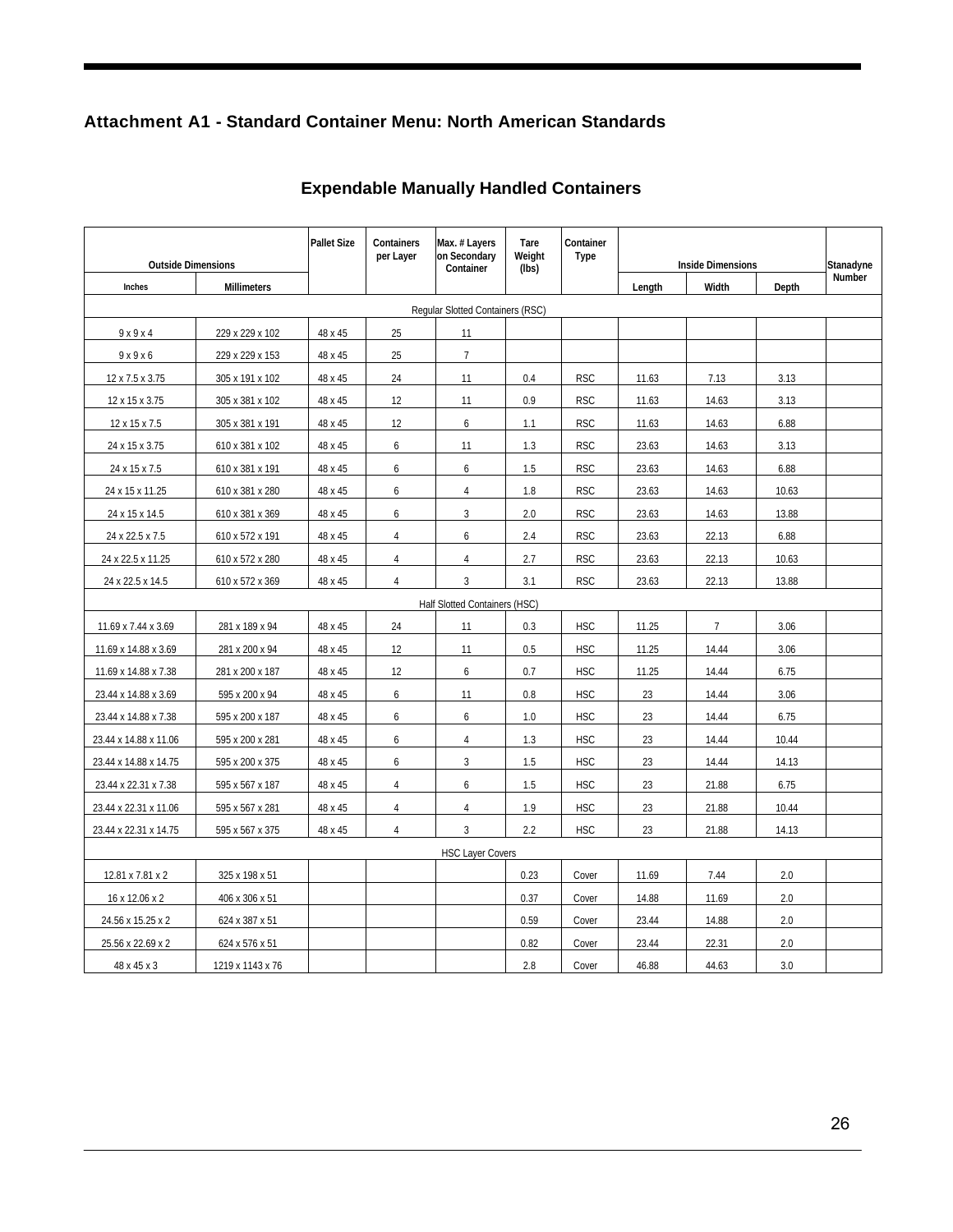# **Attachment A2 - Standard Container Menu: International Standards**

| <b>Expendable</b><br>Carton (mm)<br>(outside<br>dimensions) | <b>Returnable Container</b><br>(mm) |            | <b>Pallet Size</b><br>(mm) | <b>Containers per</b><br>Layer |
|-------------------------------------------------------------|-------------------------------------|------------|----------------------------|--------------------------------|
|                                                             | <b>International Standards</b>      |            |                            |                                |
|                                                             | 200 x 150 x 140                     |            | 600 x 800                  |                                |
| 300 x 200 x 150                                             | 297 x 198 x 148                     | <b>VDA</b> | 1200 x 800                 | 16                             |
| 300 x 200 x 150                                             | 300 x 200 x 114                     | Galia      | 1200 x 800                 | 16                             |
| $300 \times 200 \times 200$                                 | 300 x 200 x 214                     | Galia      | 1200 x 800                 | 16                             |
| 400 x 300 x 150                                             | 396 x 297 x 148                     | <b>VDA</b> | 1200 x 800                 | 8                              |
| 400 x 300 x 150                                             | 400 x 300 x 114                     | Galia      | 1200 x 800                 | 8                              |
| 400 x 300 x 200                                             | 396 x 297 x 280                     | <b>VDA</b> | 1200 x 800                 | 8                              |
| 400 x 300 x 200                                             | 400 x 300 x 214                     | Galia      | 1200 x 800                 | 8                              |
| 400 x 300 x 300                                             | 400 x 300 x 280                     | Galia      | 1200 x 800                 | 8                              |
| 600 x 400 x 200                                             | 594 x 396 x 280                     | <b>VDA</b> | 1200 x 800                 | 4                              |
| 600 x 400 x 200                                             | 600 x 400 x 214                     | Galia      | 1200 x 800                 | 4                              |
| 600 x 400 x 300                                             | 600 x 400 x 314                     | Galia      | 1200 x 800                 | $\overline{4}$                 |

# **Manually Handled Containers**

| <b>Preferred Pallet Sizes (mm)</b> | <b>Acceptable Pallet Sizes (mm)</b><br>(requires prior approval) |
|------------------------------------|------------------------------------------------------------------|
| 1200 x 800                         | 600 x 800                                                        |
| 1200 x 1000                        | 600 x 1000                                                       |

| <b>Bulk Containers (mm)</b> | This listing provides rightsized<br>standards for returnable and |
|-----------------------------|------------------------------------------------------------------|
| 800 x 600 x 465             | expendable containers. The                                       |
| 1200 x 1000 x 860           | dimensions shown should be                                       |
| 1200 x 1000 x 975           | considered outside dimensions.                                   |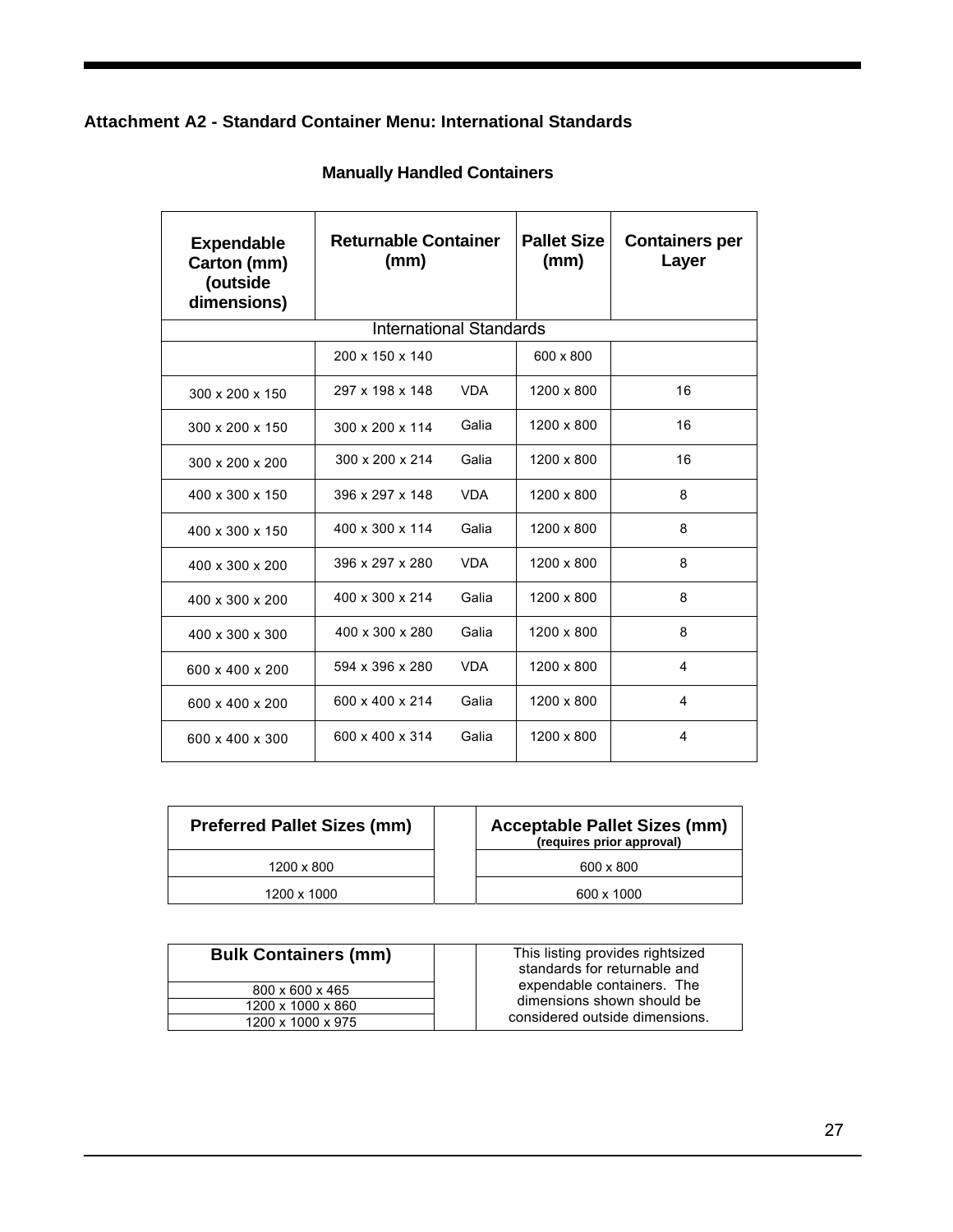# **Attachment A3 - Standard Container Menu: North American Standard Returnables**

| <b>Inch</b>              | mm              | <b>Pallet Size</b> | <b>Containers per</b><br>Layer | Max. # Layers<br>on Secondary<br>Container | <b>Tare</b><br>Weight<br>(lbs) | <b>Material</b> | Container<br><b>Number</b> |
|--------------------------|-----------------|--------------------|--------------------------------|--------------------------------------------|--------------------------------|-----------------|----------------------------|
|                          |                 |                    | North American Standards       |                                            |                                |                 |                            |
| $12 \times 7.5 \times 4$ | 305 x 191 x 102 | 48 x 45            | 24                             | 11                                         | 1.1                            | <b>HDPE</b>     | 120804 (XL)                |
| $12 \times 15 \times 4$  | 305 x 381 x 102 | 48 x 45            | 12                             | 11                                         | 2.0                            | <b>HDPE</b>     | 120804 (XL)                |
| 12 x 15 x 7.5            | 305 x 381 x 191 | 48 x 45            | 12                             | 6                                          | 2.7                            | <b>HDPE</b>     | 121508 (X)                 |
| 24 x 15 x 4              | 610 x 381 x 102 | 48 x 45            | 6                              | 11                                         | 3.0                            | <b>HDPE</b>     | 241504 (X)                 |
| 24 x 15 x 7.5            | 610 x 381 x 191 | 48 x 45            | 6                              | 6                                          | 4.6                            | <b>HDPE</b>     | 241508 (X)                 |
| 24 x 15 x 11             | 610 x 381 x 280 | 48 x 45            | 6                              | 4                                          | 5.0                            | <b>HDPE</b>     | 241511(X)                  |
| 24 x 15 x 14.5           | 610 x 381 x 369 | 48 x 45            | 6                              | 3                                          | 8.3                            | <b>HDPE</b>     | 241515(X)                  |
| 24 x 22.5 x 7.5          | 610 x 572 x 191 | 48 x 45            | 4                              | 6                                          | 6.9                            | <b>HDPE</b>     | 242308 (X)                 |
| 24 x 22.5 x 11           | 610 x 572 x 280 | 48 x 45            | $\overline{4}$                 | 4                                          | 7.3                            | <b>HDPE</b>     | 242311(X)                  |
| 24 x 22.5 x 14.5         | 610 x 572 x 369 | 48 x 45            | 4                              | 3                                          | 11.3                           | <b>HDPE</b>     | 242315(X)                  |

# **Manually Handled Returnable Containers**

|                          | <b>Preferred Pallet Sizes</b>     |                                                                                                | <b>Acceptable Pallet Sizes</b><br>(Prior approval required) |           |  |  |  |
|--------------------------|-----------------------------------|------------------------------------------------------------------------------------------------|-------------------------------------------------------------|-----------|--|--|--|
| Inch                     | Mm                                |                                                                                                | Inch                                                        | mm        |  |  |  |
| 48 x 45                  | 1219 x 1143                       |                                                                                                | $30 \times 32$                                              | 762 x 813 |  |  |  |
|                          |                                   |                                                                                                | $32 \times 36$                                              | 813 x 914 |  |  |  |
|                          | <b>Returnable Bulk Containers</b> |                                                                                                |                                                             |           |  |  |  |
| Inch                     | Mm                                | <b>Note:</b> Dimensions shown for these                                                        |                                                             |           |  |  |  |
| $32 \times 30 \times 25$ | 813 x 762 x 635                   |                                                                                                | containers and pallets are outside                          |           |  |  |  |
| $32 \times 30 \times 34$ | 813 x 762 x 864                   | dimensions.                                                                                    |                                                             |           |  |  |  |
| 48 x 45 x 25             | 1219 x 1143 x 635                 |                                                                                                |                                                             |           |  |  |  |
| 48 x 45 x 34             | 1219 x 1143 x 864                 | Legend:<br>(X) Cross Stack Container<br>(XL) Cross Stack Container with a<br><b>Hinged Lid</b> |                                                             |           |  |  |  |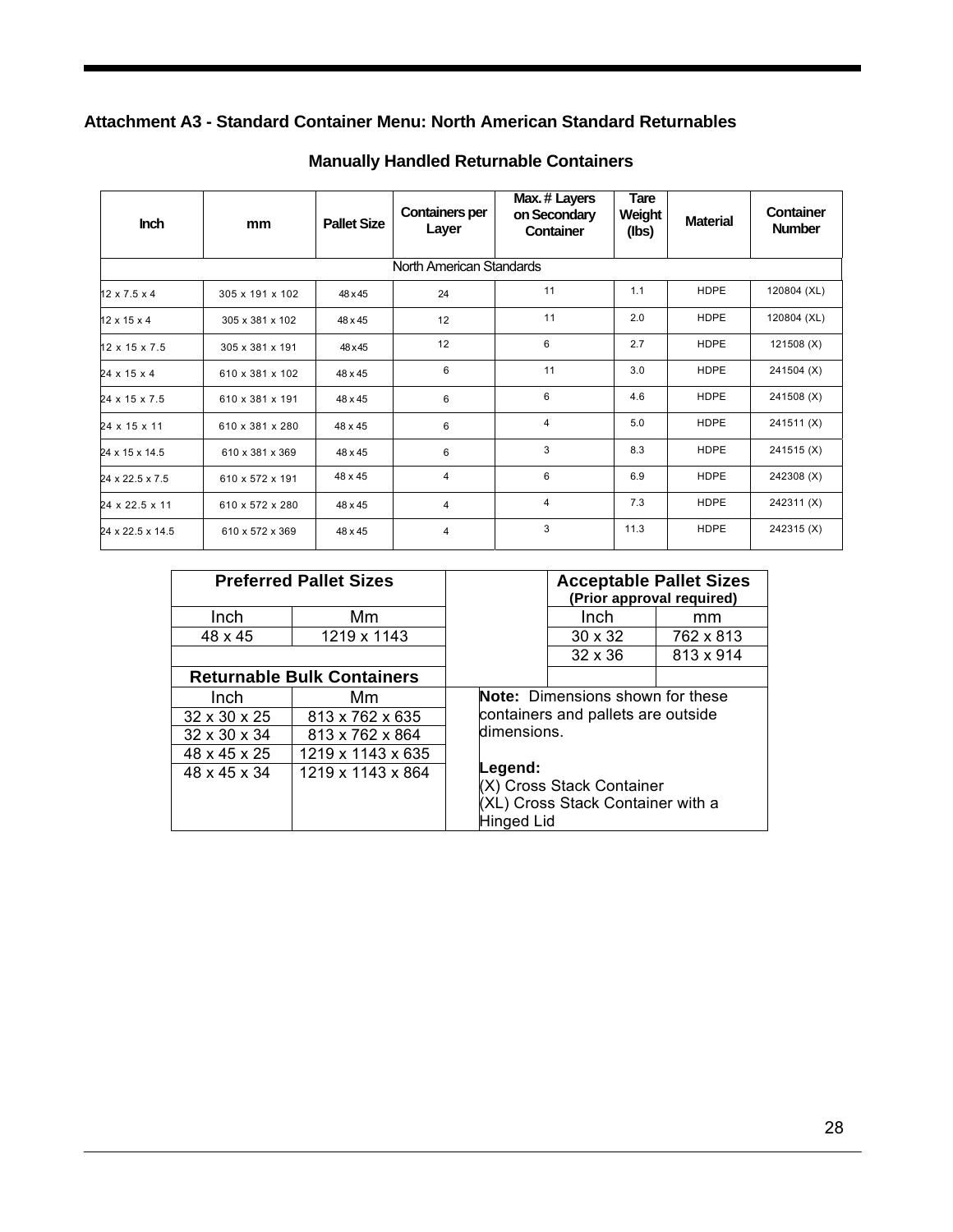# **Attachment A4 - Standard Pallet Menu: North American & International Standards**

| <b>Pallet Name</b>               | <b>Size</b>                                       | Type                              | <b>Material</b>                          | <b>Stanadyne Part</b><br><b>Number</b> | <b>Notes</b>                                                                        |
|----------------------------------|---------------------------------------------------|-----------------------------------|------------------------------------------|----------------------------------------|-------------------------------------------------------------------------------------|
|                                  |                                                   | <b>Standard Pallets</b>           |                                          |                                        |                                                                                     |
| Standard Light Duty              | 48in x 45in x 5in<br>(1220mm x 1140mm x 130mm)    | 4 way wing                        | Wood: Heat<br>treated:<br><b>ISPM#15</b> |                                        | For loads $<$ 500 lbs                                                               |
| Standard Light Duty<br>(Europe)  | 800mm x 1200mm x 145mm                            | 4 way                             | Wood: Heat<br>treated:<br><b>ISPM#15</b> |                                        | For loads < 500kg                                                                   |
| Standard Heavy Duty              | 48in x 45in x 5in<br>(1220mm x 1140mm x 130mm)    | 4 way flush                       | Wood: Heat<br>treated;<br><b>ISPM#15</b> |                                        | For loads $>$ 500lbs                                                                |
| Standard Industry                | 48in x 40in x 5in<br>(1220mm x 1015mm x 130mm)    | 4 way flush                       | Wood: Heat<br>treated;<br><b>ISPM#15</b> |                                        | May use for 1200mm x<br>1000mm                                                      |
| <b>Standard Oversize</b>         | 48in x 45in x 5in<br>(1220mm x 1140mm x 130mm)    | 4 way flush                       | Wood: Heat<br>treated:<br><b>ISPM#15</b> |                                        |                                                                                     |
| <b>Standard Half</b>             | 24in x 46in x 5in<br>(610mm x 1170mm x 130mm)     | 2 way flush                       | Wood: Heat<br>treated:<br><b>ISPM#15</b> |                                        | Standards for fiberboard<br>cable & barrels                                         |
| Standard Half<br>(Europe)        | 600mm x 800mm x 130mm                             | 2 way flush                       | Wood: Heat<br>treated:<br><b>ISPM#15</b> |                                        |                                                                                     |
| <b>Standard Corrugated</b>       | 48in x 45in x 4.38in<br>(1220mm x 1140mm x 111mm) | 4 way flush                       | Corrugated                               |                                        | One time use, non<br>harsh environment For<br>loads $<$ 500lbs                      |
| Alternate Corrugated             | 48in x 45in x 4.25in<br>(1220mm x 1170mm x 108mm) | 4 way die<br>cut                  | Corrugated                               |                                        | One time use, waxed for<br>moist (not wet)<br>environment. For loads<br>$< 500$ lbs |
|                                  |                                                   | <b>Alternate Approved Pallets</b> |                                          |                                        |                                                                                     |
| Fastener Industry                | 32in x 30in x 5in<br>(810mm x 760mm x 130mm)      | 4 way                             | Wood: Heat<br>treated;<br><b>ISPM#15</b> |                                        | Standard pallet used for<br>9 x 9 footprint boxes                                   |
| Alternate Light Duty<br>(Europe) | 1200mm x 1000mm x 145mm                           | 4 way                             | Wood: Heat<br>treated:<br><b>ISPM#15</b> |                                        | For loads $<$ 500 $kg$                                                              |
| Alternate Light Duty             | 32in x 36in x 5in<br>(810mm x 915mm x 130mm)      | 4 way                             | Wood: Heat<br>treated:<br><b>ISPM#15</b> |                                        | For loads $<$ 500lbs                                                                |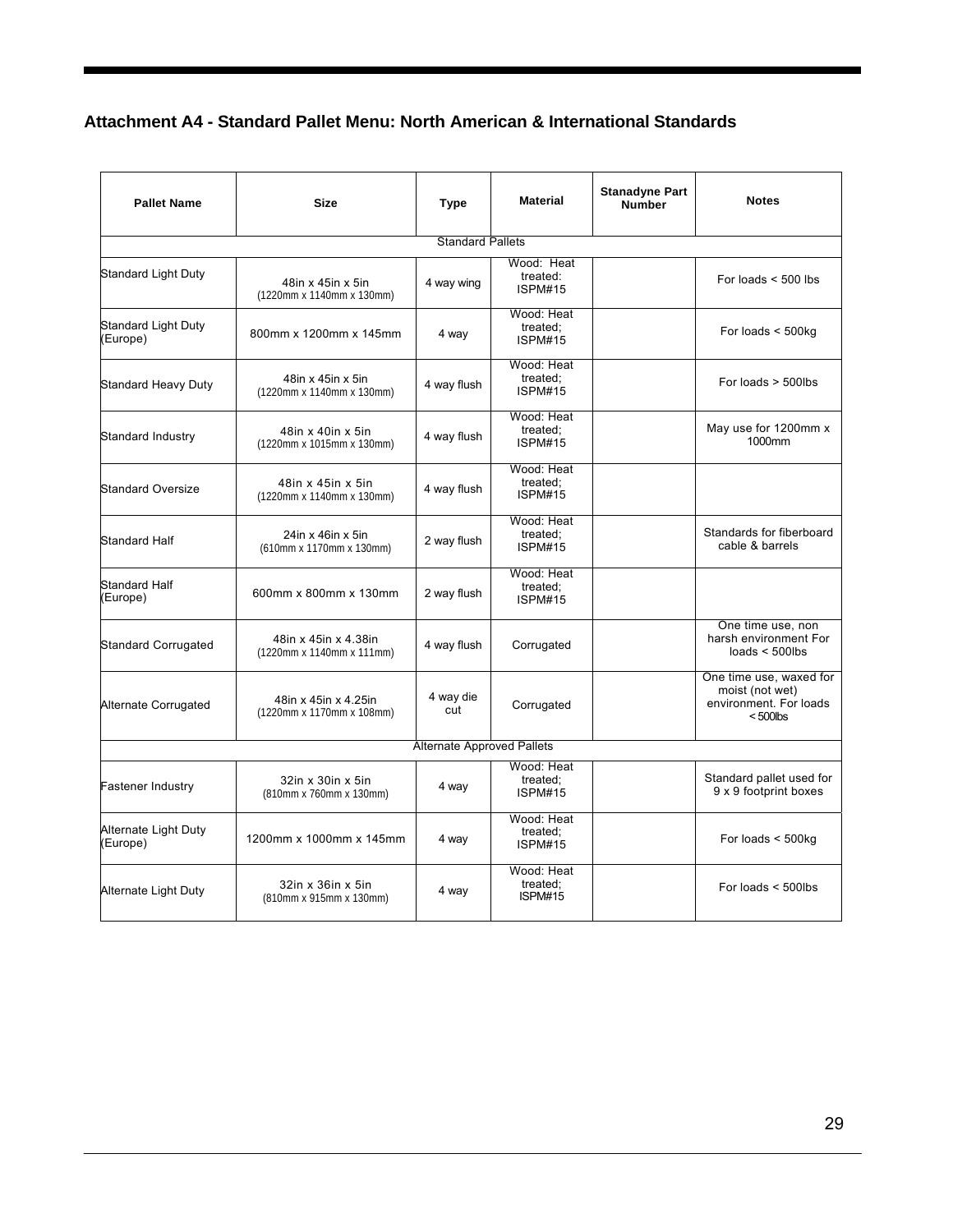# **Attachment B - Stanadyne Supplier Packaging Information Form - Example Only**

| <b>G</b> Stanadyne |  |  |
|--------------------|--|--|
|                    |  |  |

#### SUPPLIER PACKAGING INFORMATION

10/2014

# The supplier will provide packaging information to Stanadyne in the Supplier Provided Information areas listed below.

Important Notice:<br>The supplier will use the Stanadyne Supplier Packaging and Shipping Manual to develop proposed packaging. This manual is available from Purchasing.<br>Note that the manual includes a Decision Process for Con

the supplier has alternative packaging suggestions that fall outside the scope of the model, they must submit the proposed changes when they return this Supplier Packaging<br>If the supplier has alternative packaging suggesti

Information form.

| <b>STANADYNE PROVIDED INFORMATION:</b>                                                                                            |                           |                               |                                           |               |                      |                         | Initial Submission                      |                               | $\Box$ Change              |
|-----------------------------------------------------------------------------------------------------------------------------------|---------------------------|-------------------------------|-------------------------------------------|---------------|----------------------|-------------------------|-----------------------------------------|-------------------------------|----------------------------|
| STANADYNE CONTACT NAME                                                                                                            |                           | CONTACT PRONE NUMBER          |                                           | <b>B-MAIL</b> |                      |                         |                                         | DATE SUBMITTED                |                            |
| RFQ (or QRF)                                                                                                                      |                           | STANAD YNE REQUIRED CONTAINER |                                           |               |                      | <b>BST STD PACK QTY</b> |                                         | PACK OPTION                   |                            |
|                                                                                                                                   |                           |                               |                                           |               |                      |                         |                                         |                               | Expendable Returnable      |
|                                                                                                                                   |                           |                               |                                           |               |                      |                         |                                         |                               |                            |
| SPECIAL PACKAGING REQUIREMENTS                                                                                                    |                           | Select One                    |                                           |               |                      |                         |                                         | Ret & Exp                     |                            |
|                                                                                                                                   |                           |                               |                                           |               |                      |                         |                                         |                               |                            |
| ADDITIONAL COMMENTS                                                                                                               |                           |                               |                                           |               |                      | PART WEIGHT             |                                         |                               | Additional Rqmts Atttached |
|                                                                                                                                   |                           |                               |                                           |               |                      |                         |                                         |                               |                            |
| XPENDABLE PACK REQUESTED: Provide INFORMATION for Expendable packaging and PRICES for BOTH Expendable and Returnable Pack Options |                           |                               |                                           |               |                      |                         |                                         |                               |                            |
| <b>SUPPLIER PROVIDED INFORMATION:</b>                                                                                             |                           |                               |                                           |               |                      |                         | Initial Submission                      |                               | Π<br>Change                |
| UPPLIER COMPANY NAME                                                                                                              |                           | CONTACT NAME                  |                                           |               | CONTACT PHONE NUMBER |                         | EMAIL                                   |                               | DATE                       |
| COMPANY ADDRESS                                                                                                                   |                           |                               | SHIPPING ADDRESS (IF DIFFERENT)           |               |                      |                         |                                         | DUNS NUMBER                   |                            |
|                                                                                                                                   |                           |                               |                                           |               |                      |                         |                                         |                               |                            |
| <b>PROGRAM / MODEL YEAR</b>                                                                                                       |                           |                               | PART DESCRIPTION                          |               |                      |                         |                                         | PARTLXWXH                     |                            |
|                                                                                                                                   |                           |                               |                                           |               |                      |                         |                                         |                               |                            |
| ART NUMBER (S)                                                                                                                    |                           |                               |                                           |               | VOLUME PER YEAR      |                         |                                         | SHIP FREQ                     |                            |
|                                                                                                                                   |                           |                               |                                           |               |                      |                         |                                         | $\Box$ Daily                  | $\Box$ Other               |
| <b>RETURNABLE PACK INFORMATION</b>                                                                                                |                           |                               | RETURNABLE MATERIAL COST PER PIECE        |               |                      |                         |                                         |                               | (USD)                      |
| PRIMARY CONTAINER TYPE                                                                                                            | ID #                      |                               | .WH                                       |               | <b>TAREWT</b>        |                         |                                         | <b>MATERIAL</b>               |                            |
| Select One                                                                                                                        |                           |                               |                                           |               |                      |                         |                                         | Select One                    |                            |
| <b>DUNNAGE TYPE</b>                                                                                                               | ID #                      |                               | LWH                                       |               | TARE WT              |                         |                                         | <b>MATERIAL</b>               |                            |
|                                                                                                                                   |                           |                               |                                           |               |                      |                         |                                         |                               |                            |
| Select One<br>DUNNAGE TYPE                                                                                                        | ID#                       |                               | LWH                                       |               | <b>TARE WT</b>       |                         |                                         | Select One<br><b>MATERIAL</b> |                            |
|                                                                                                                                   |                           |                               |                                           |               |                      |                         |                                         |                               |                            |
| Select One                                                                                                                        |                           |                               |                                           |               |                      |                         |                                         | Select One                    |                            |
| SECONDARY CONTAINER TYPE                                                                                                          | ID #                      |                               | LWH                                       |               | TARE WT              |                         |                                         | MATERIAL                      |                            |
| Select One                                                                                                                        |                           |                               |                                           |               |                      |                         |                                         | Select One                    |                            |
| STANDARD PACK QUANTITY                                                                                                            |                           |                               | NO. OF PRIMARY CONTAINERS/LAYER           |               |                      |                         | NO. OF LAYERS ON/IN SECONDARY CONTAINER |                               |                            |
| PART WEIGHT                                                                                                                       | PRIMARY CONT GROSS WEIGHT |                               | SECONDARY CONT GROSS WEIGHT               |               |                      |                         | METHOD TO SECURE LOAD                   |                               | MATERIAL                   |
|                                                                                                                                   |                           |                               |                                           |               |                      |                         |                                         |                               |                            |
|                                                                                                                                   |                           |                               |                                           |               |                      | Select One              |                                         |                               | Select One                 |
| <b>EXPENDABLE PACK INFORMATION</b>                                                                                                |                           |                               | <b>EXPENDABLE MATERIAL COST PER PIECE</b> |               |                      |                         |                                         |                               | (USD)                      |
| PRIMARY CONTAINER TYPE                                                                                                            | IDM                       |                               | LWB                                       |               | TARE WT              |                         |                                         | <b>MATERIAL</b>               |                            |
| Select One                                                                                                                        |                           |                               |                                           |               |                      |                         |                                         | Select One                    |                            |
| <b>DUNNAGE TYPE</b>                                                                                                               | ID#                       |                               | LWH                                       |               | TARE WT              |                         |                                         | <b>MATERIAL</b>               |                            |
|                                                                                                                                   |                           |                               |                                           |               |                      |                         |                                         |                               |                            |
| Select One<br>DUNNAGE TYPE                                                                                                        | ID#                       |                               | LWH                                       |               | TARE WT              |                         |                                         | Select One<br><b>MATERIAL</b> |                            |
|                                                                                                                                   |                           |                               |                                           |               |                      |                         |                                         |                               |                            |
| Select One                                                                                                                        |                           |                               |                                           |               |                      |                         |                                         | Select One                    |                            |
| SECONDARY CONTAINER TYPE                                                                                                          | D#                        |                               | LWH                                       |               | TARE WT              |                         |                                         | MATERIAL                      |                            |
|                                                                                                                                   |                           |                               |                                           |               |                      |                         |                                         | Select One                    |                            |
|                                                                                                                                   |                           |                               | NO. OF PRIMARY CONTAINERS/LAYER           |               |                      |                         | NO. OF LAYERS ON/IN SECONDARY CONTAINER |                               |                            |
|                                                                                                                                   |                           |                               |                                           |               |                      |                         |                                         |                               |                            |
|                                                                                                                                   |                           |                               |                                           |               |                      |                         |                                         |                               |                            |
|                                                                                                                                   | PRIMARY CONT GROSS WEIGHT |                               | SECONDARY CONT GROSS WEIGHT               |               |                      |                         | METHOD TO SECURE LOAD                   |                               | <b>MATERIAL</b>            |
| Select One<br>STANDARD PACK QUANTITY<br>PART WEIGHT                                                                               |                           |                               |                                           |               |                      | Select One              |                                         |                               | Select One                 |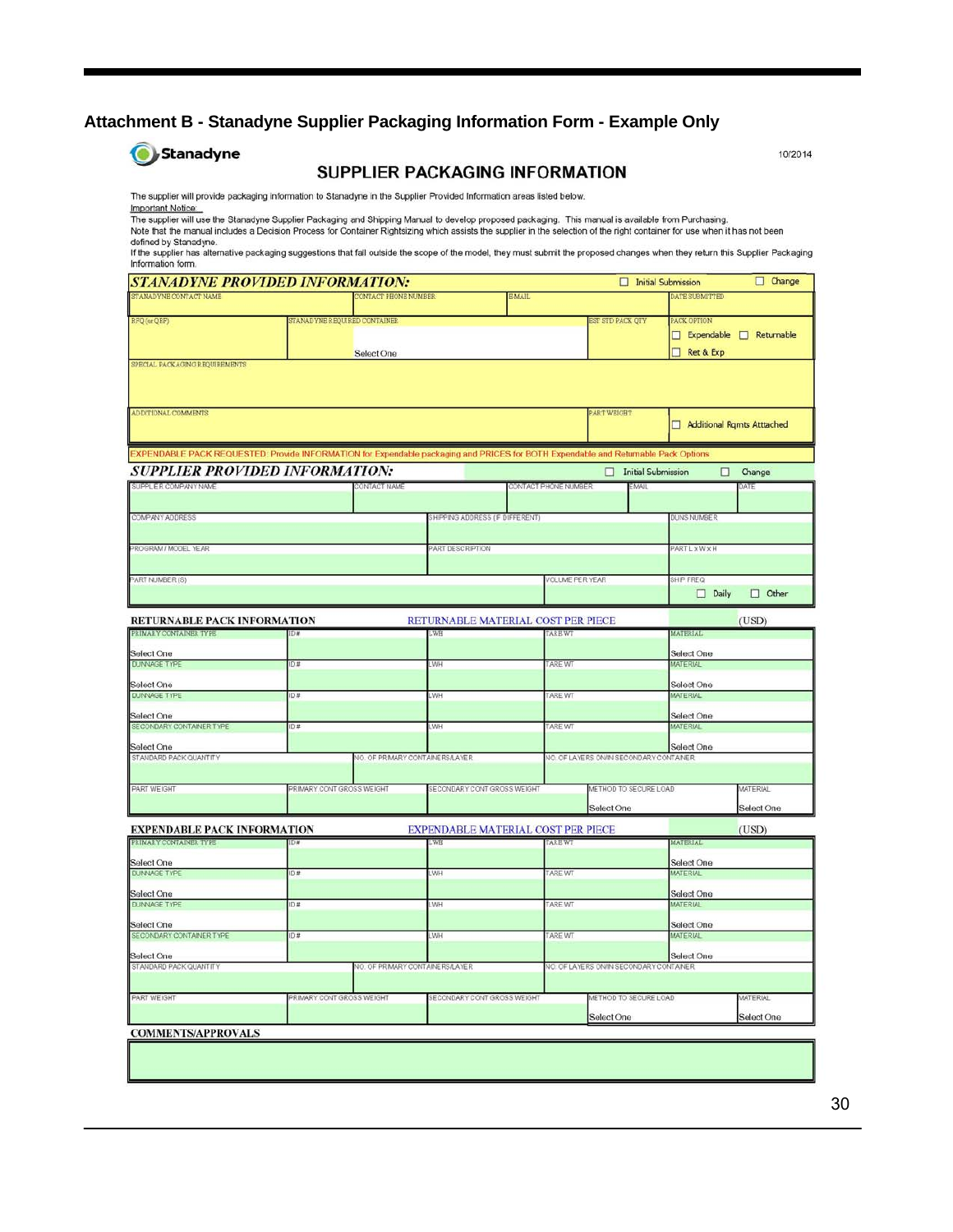# **Attachment C - Supplier Packaging Selection Checklist**

To assure Stanadyne's packaging requirements are followed, refer to this pack selection checklist for guidance. Note: Failure to meet Stanadyne's requirements is a breach of supplier responsibility. Stanadyne Operations must approve all exceptions.



1. Stanadyne Packaging and Shipping Manual available and understood.

2. Shipping containers selected from Standard Container Menu and Standard Pallet Menu.



3. Selected shipping container of sufficient strength to contain products through entire material movement cycle (ex: storage, transportation & material handling).

4. Knowledge of final destination of product sold to Stanadyne and assures compliance with all government regulations.

5. All pertinent supplier employees trained regarding Stanadyne's shipping and packaging requirements.

6. Container supplier selected who understands and complies with Stanadyne's packaging requirements.



7. Have a Supplier Packaging Information form submitted and maintain a copy for each part number supplied to Stanadyne.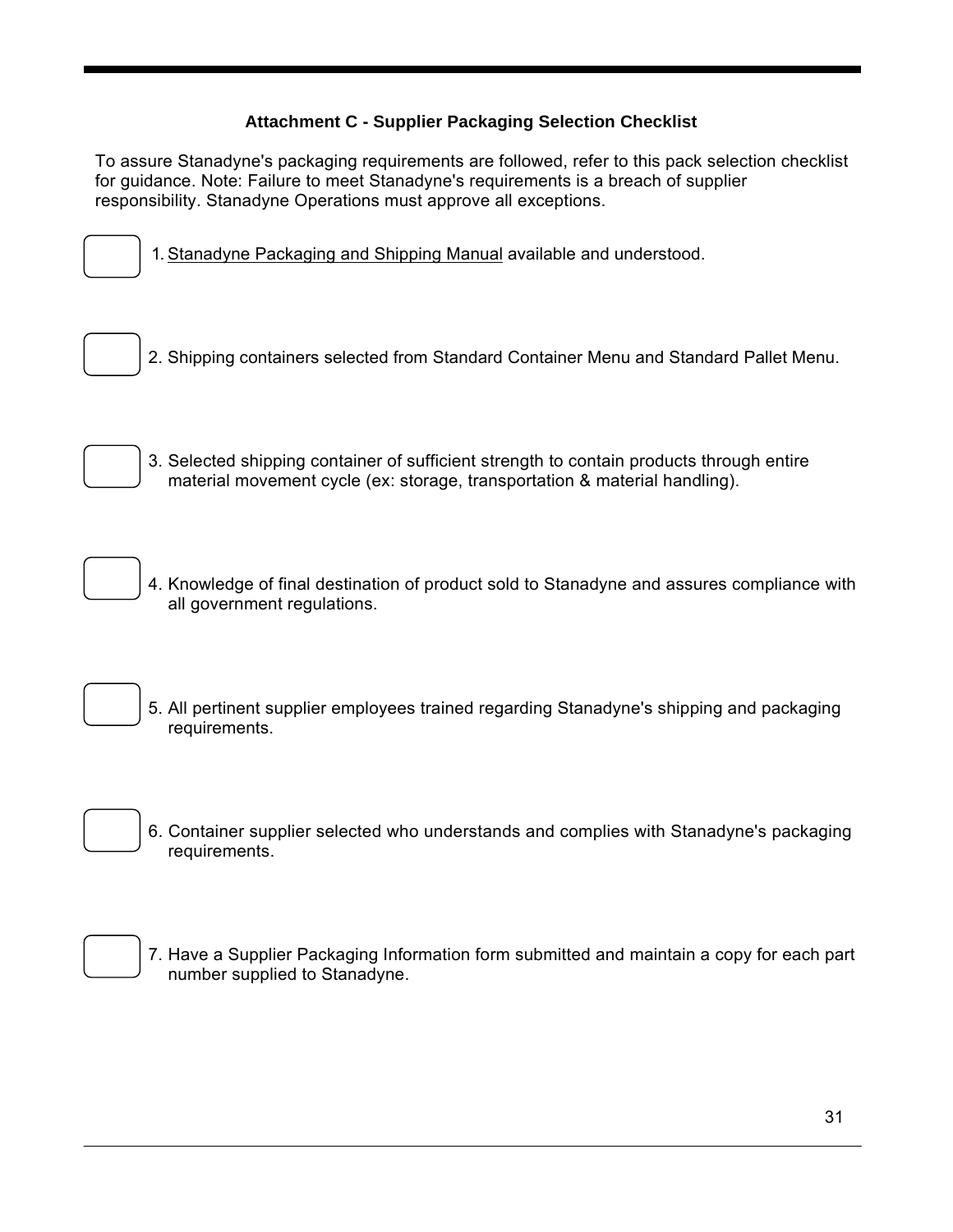# **Attachment D - Supplier Ship Compliance Checklist**

To assure Stanadyne's packaging requirements are followed, please follow this ship compliance checklist for guidance. Note: Failure to meet Stanadyne's requirements is a breach of supplier responsibility. Stanadyne Operations must approve all exceptions.



1. Approved Supplier Packaging Information form for each container and pallet are used for shipment.



2. Containers are palletized, aligned (not brick stacked), do not overhang the pallet, and are supported by the deck boards.



3. All labels are applied per labeling requirements and mixed load labels are necessary. DO NOT STACK labels are NOT used.



4. All pallets are cubed and have leveled layers (no pyramids or voids).

5. Containers are secured to the pallet with approved stretch film (min 3 wraps) or approved plastic strapping (min 2 length, 2 width) and no metal is used.

6. All shipping documents are attached to the load in a document pouch: commercial invoice, packing slip, wood certification (as required) or given to Route Manager in the case of truck loads or milk runs.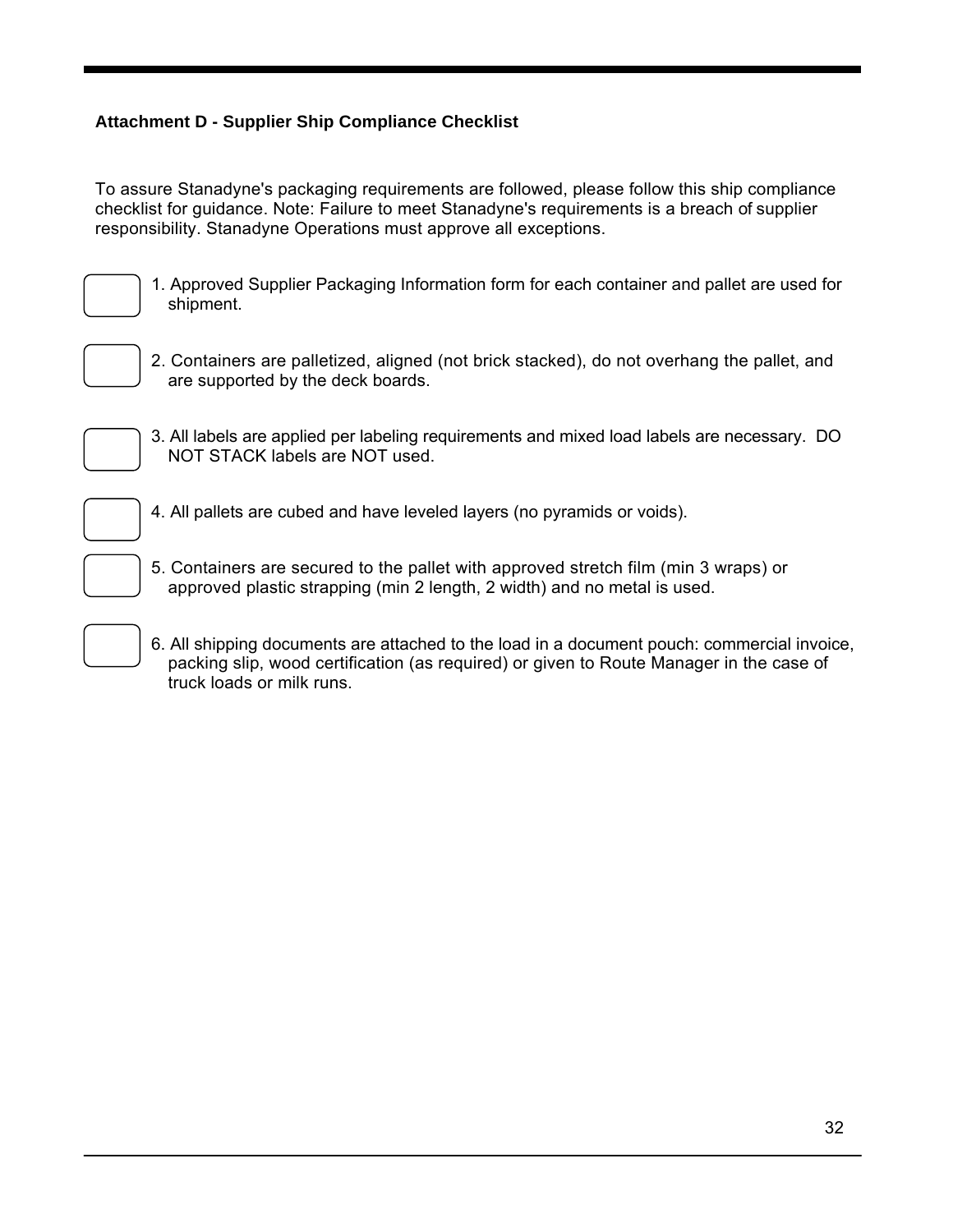### **Attachment E - Packaging Receiving Checklist**

To assure incoming shipments adhere to Stanadyne's shipping rules; this checklist should be used as a random audit by the 1<sup>st</sup> Stanadyne controlled location (cross dock or plant dock) that handles it. Compliance failures will be communicated to the supplier and immediate corrective action will be required at the supplier's expense.

1. Uniform layers - Must be stackable - no pyramid loads, maximum height of 52".

2. Product packaging must not overhang the pallet.



3. All products (cartons, reels, drums, etc.) must be securely attached to pallet.

4. Each package or pallet-load needs to have an affixed label consisting of: a. Part Number

- b. Part description
- c. Quantity
- d. Shipper name
- e. Country of origin
- f. Shipment date
- g. Purchase order number
- h. Consignee name
- i. Number of cartons per pallet/skid
- 5. Documentation Requirements Each Shipment (commercial invoice) needs the following:
	- a. Packing List
	- b. Invoice should state the country of origin & ultimate destination
	- c. Wood Certification document should be issued as follows:
		- 1. Corrugated, plastic, or mfg wood: No-Wood Document
		- 2. Softwood / Hardwood: Coniferous / Non-coniferous Document
	- d. Documents must be ATTACHED to the outside of the packaging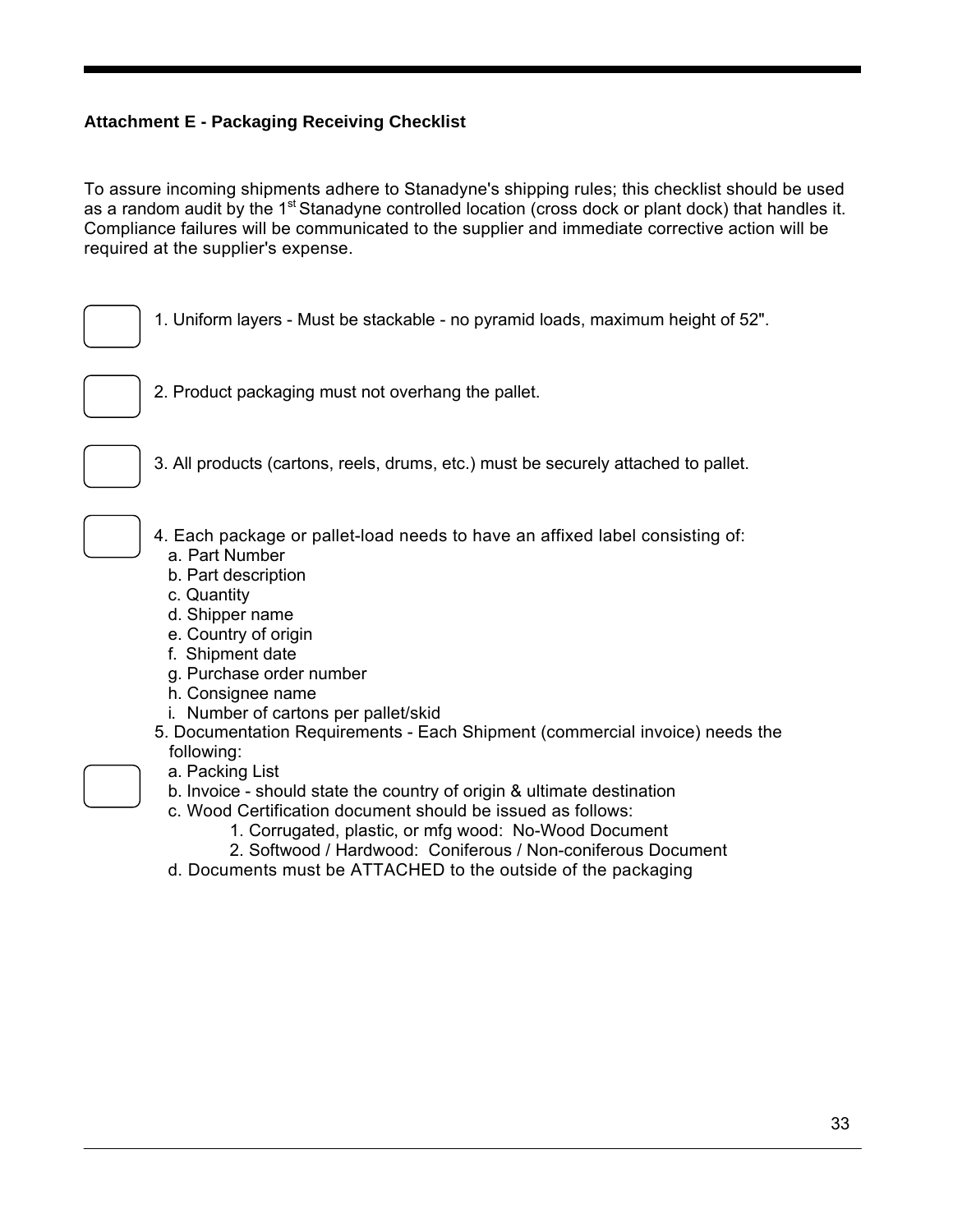#### **GLOSSARY OF TERMS**

**Adhesive** - A material capable of attaching one surface to another. As used in connection with fibre boxes; a material to glue plies of solid fibreboard, to glue facings to corrugating medium in combined corrugated board, to glue the overlapping sides of a box forming the manufacturer's joint or to glue the flaps in closing a slotted box.

**Box (Carton) -** A rigid container having closed faces and completely enclosing its contents.

**Box Maker** - Corrugated or solid fibre box manufacturing establishment which has equipment to score, slot, print and join corrugated or solid fibre sheets into boxes, which equipment is regularly utilized in the production of fibre boxes in commercial quantities.

**Brick Stacking -** Act of alternating the stacking of containers on pallets, length by width and width by length.

**Bursting Strength -** The strength of material expressed in pounds per square inch.

**Closure -** The method used to seal a container once the parts have been packaged within it.

**Containerization** - Packaging parts in the smallest lot possible resulting in presentation of a quality part to eliminate waste of motion for the manufacturing operator. Note: The best container for the operator is no container.

**Containment** - Contain the product from point of manufacture until delivery at its point of use.

**Cross Stack -** A feature molded into the bottom of returnable manually handled container that allows a larger container to stack on top of a number of smaller containers.

**Deck** - The horizontal load-carrying or load-bearing surface of a pallet.

**Deck Opening -** Any void in the deck caused by the spacing of surface elements or a cutout in a solid deck pallet.

**Deckboard -** The surface element used in the construction of a pallet deck.

**Distribution Environment -** The entire material flow process from supplier through user.

**Duns Number -** A number designation code assigned to shippers by Dun & Bradstreet.

**Dunnage -** Devices or materials used to hold, secure, or protect goods during shipment.

**Expendable -** A pack that makes only one trip.

**Edge Crush Test (ECT ) -** Corrugated board test to determine the force that will crush a standard size of board standing on an edge. ECT indicated the probable compression strength of the container made from the board.

**Footprint** - The outermost dimensions (length and width) of a pallet, container or container system.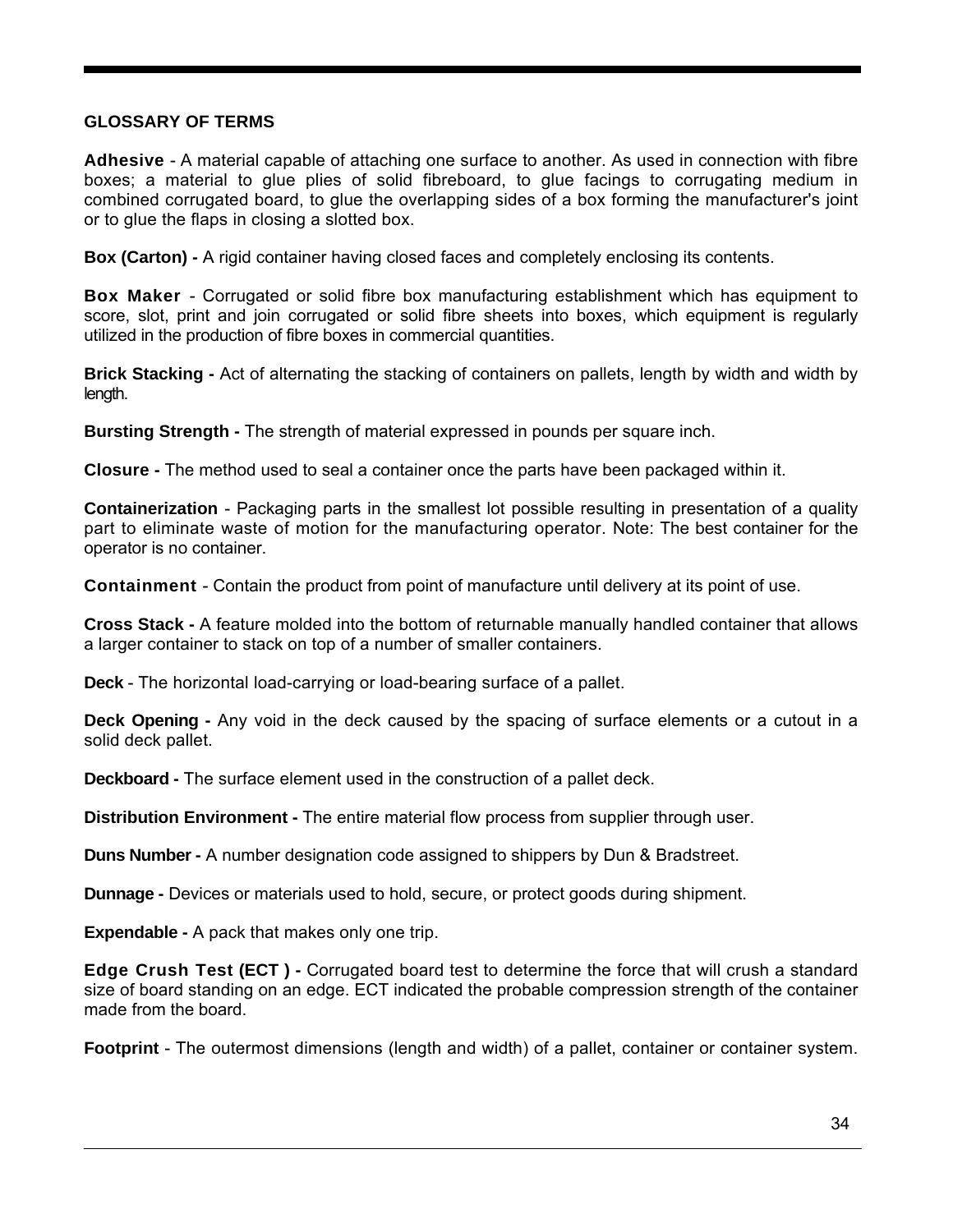**Four-way Pallet -** A pallet constructed to allow insertion and withdrawal of handling equipment from all sides of the pallet.

**Height** -The overall dimension of the container in the vertical direction.

**Half Slotted Container -** Same as Regular Slotted Container without one set of flaps (a box which requires a separate lid).

**Joint** - That part of the box where the ends of the scored and slotted blank are jointed together by taping, stitching, or gluing. When accomplished in the box manufacturer's plant, it is known as a manufacturer's joint; when effected at the time the box flaps are sealed in a box user's plant (usually on automatic equipment), it is called a user's joint.

**Mixed Load** - More than one part number shipped on/or in a single secondary container.

**Overhang** - That portion of the unit load that exceeds the width or length dimension of a pallet. (Not allowable).

**Pack Validation** - The process used to test the basic functions of containment and protection.

**Pad** - A corrugated or solid fibreboard sheet or other authorized material used for extra protection or for separating tiers or layers of articles when packed for shipment.

**Pallet** - A horizontal platform device used as a base for assembling, storing, handling, and transporting materials and products in a unit load.

**Performance** - Perform in various ways for enabling packing, handling, storage, transportation, unpacking, disposal, etc.

**Placard** - An easy release label or card holder area affixed to a container for the purpose of placing a label or kanban card.

**PPAP** - Production Part Approval Process.

**Primary Container - The shippable container closest to the parts.** 

**Protection** - To protect the product from various hazards encountered in the distribution environment.

**Returnable** - A pack that makes multiple trips.

**Rightsizing -** Containerization that optimizes the entire material flow process from supplier to user.

**Regular Slotted Container -** Corrugated box where all flaps have the same length, and the two outer flaps (normally the lengthwise flaps) are one-half the container's width, so that they meet at the center of the box when folded.

**SCRR (Supplier Change Request/Review) -** Used to submit supplier cost savings suggestions and ideas to Stanadyne.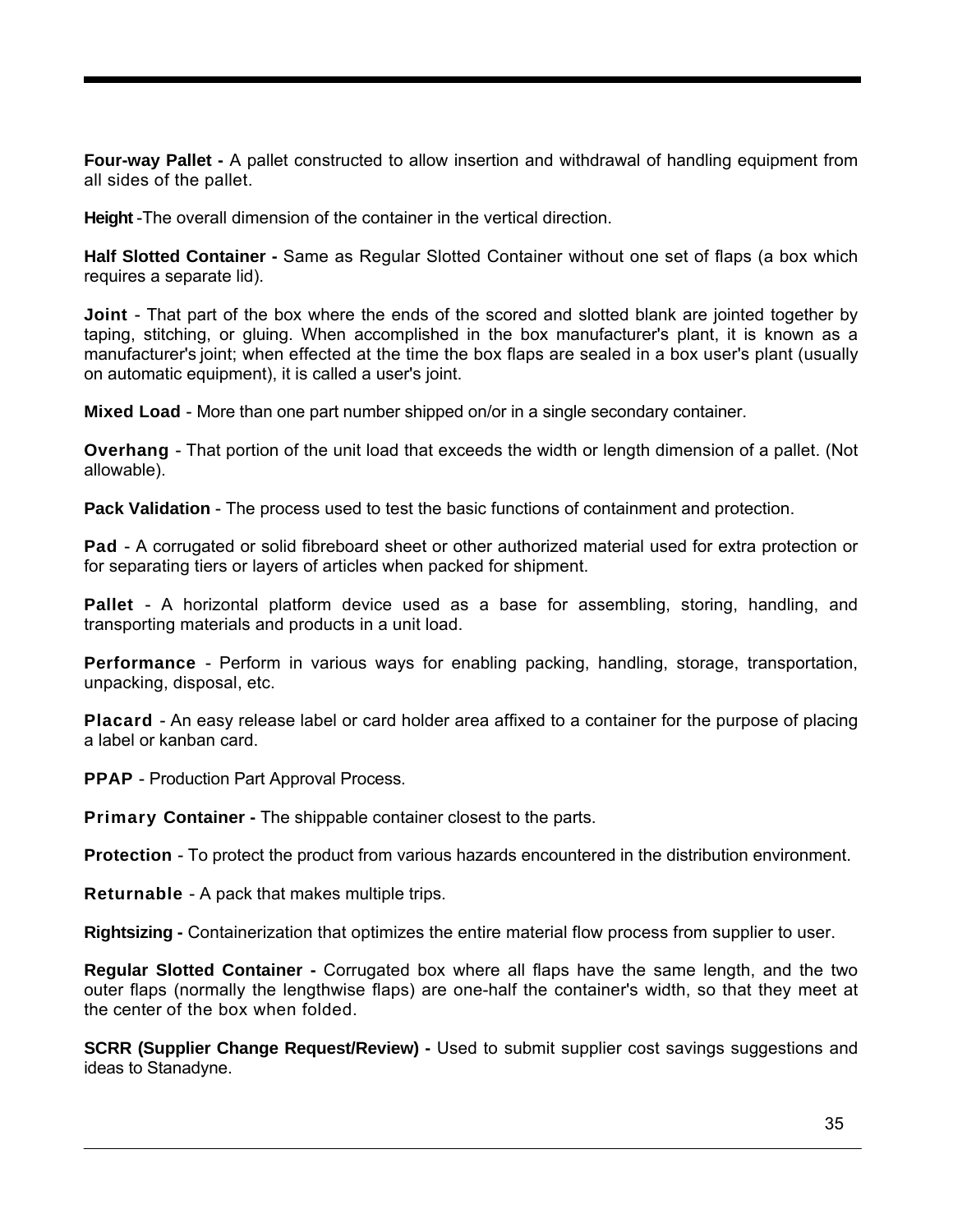**Score** - Impression or crease in corrugated or solid fibreboard to locate and facilitate folding. (See also Slit-Score).

**Seam** - The junction created by any free edge of a container flap or wall where it abuts or rests on another portion of the container and to which it may be fastened by tape, stitches or adhesives in the process of closing the container.

**Secondary Container -** Larger container in/on which multiple primary containers are shipped.

**Secondary Container Length -** Length of the secondary container. For wood pallets, it is the dimension of the stringers or stringer boards.

**Secondary Container Width -** Width of the secondary container. For wood pallets, it is the dimension of the top deck boards of a pallet.

**Standard Pack** - The Primary Container.

**Standard Pack Quantity -** Number of pieces in a shippable primary container.

**Stitching or Stapling -** Application of metal fasteners to form the joint of fibre boxes or to close boxes. Stitches are machine-formed using wire drawn from a spool. Staples are preferred.

**Stringer** - A continuous longitudinal board member of a pallet that supports the horizontal loadcarrying or load-bearing surface.

**Tape** - A strip of cloth or paper, sometimes having a filler or reinforcement, coated on one side with an adhesive. It is used to form the joint on a fibre box or to close or reinforce such a box. Closure and reinforcement can also be affected with pressure-sensitive tape.

**Tare Weight -** Weight of the container(s), excluding the weight of the parts.

**Test: Bursting Strength (Mullen) -** Measurement of the resistance of a material to bursting, expressed in pounds per square inch. The test is made on a motor-driven Mullen tester.

**Top Deck -** Load-carrying surface.

**Unit Load Height -** The overall height of the primary containers when stacked on the secondary container, measured from the bottom of the secondary container to the top of the highest primary container. For bulk containers, it is the height of the secondary container.

**Weight Trigger -** The weight under which the loaded container poses a low risk of injury, thus no further analysis is needed. If the container exceeds its weight trigger, further analysis is required.